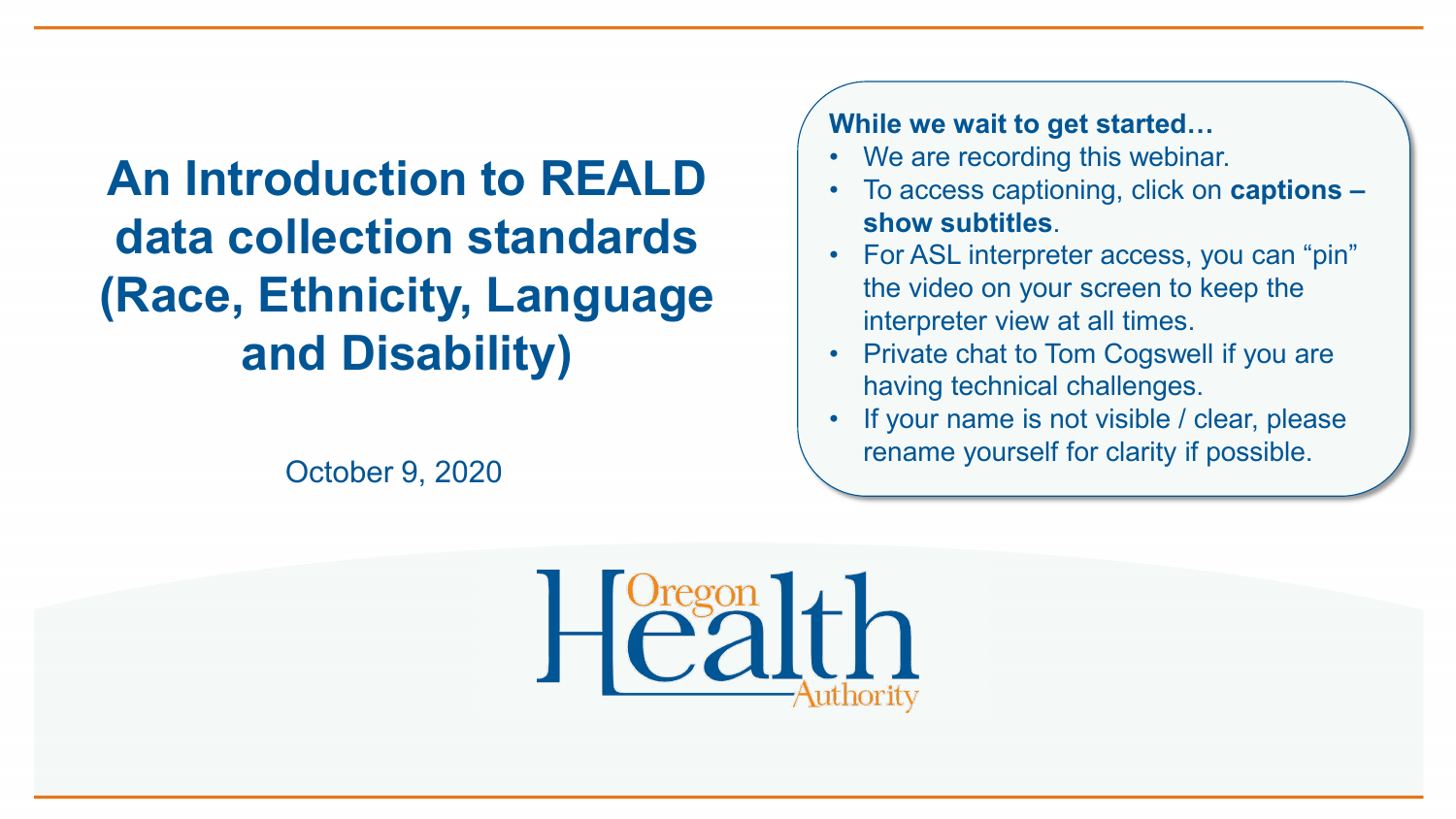## **Welcome and structure for today**

- Introductions
	- Marjorie McGee, Ph.D., OHA Equity and Inclusion Division [MARJORIE.G.MCGEE@dhsoha.state.or.us](mailto:MARJORIE.G.MCGEE@dhsoha.state.or.us)
	- Belle Shepherd, MPH, OHA External Relations: [BELLE.SHEPHERD@dhsoha.state.or.us](mailto:BELLE.SHEPHERD@dhsoha.state.or.us)
	- Tom Cogswell, OHA Transformation Center: [THOMAS.COGSWELL@dhsoha.state.or.us](mailto:THOMAS.COGSWELL@dhsoha.state.or.us)
- Structure: Brief Q & A after each section (use Chatbox)
	- Today is REALD 101 Introduction What and Why
- Next week we have two webinars planned:
	- 10/14/2020: Provider implementation
	- 10/16/2020: How to ask the questions
- Please save questions about provider systems, workflow and how to ask the questions for these upcoming webinars.

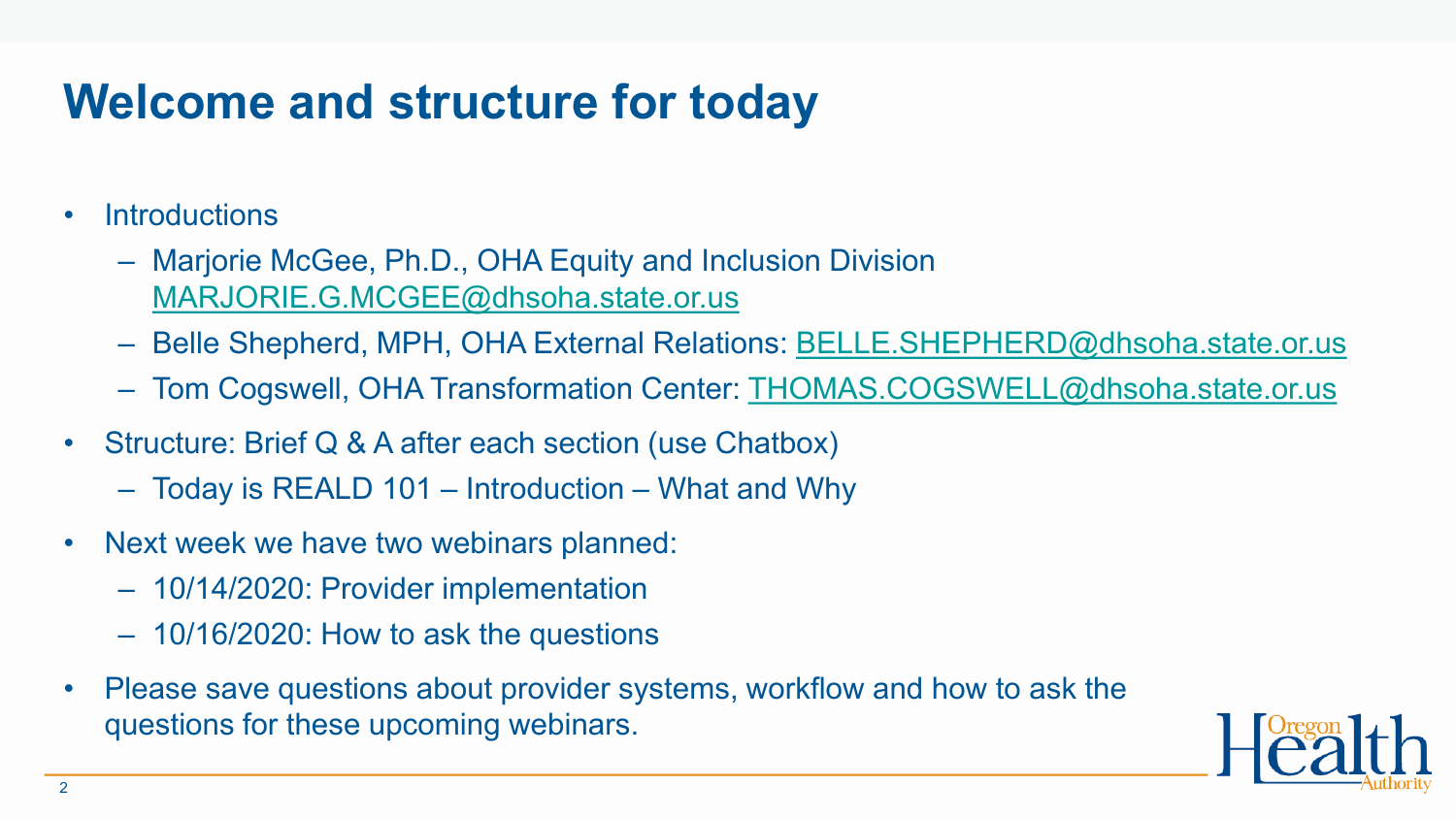## **Learning objectives**

At the end of this training you will be able to:

- 1. Explain what REALD is, the purpose of REALD and how it came to be
- 2. Know how to access REALD resources on the OHA website including templates and provider-specific resources
- 3. Understand the implications for providers reporting COVID-19 test results
- 4. Explain the connection between REALD, health equity and COVID-19.
- 5. Summarize how REALD can be used to identify and address health inequities.

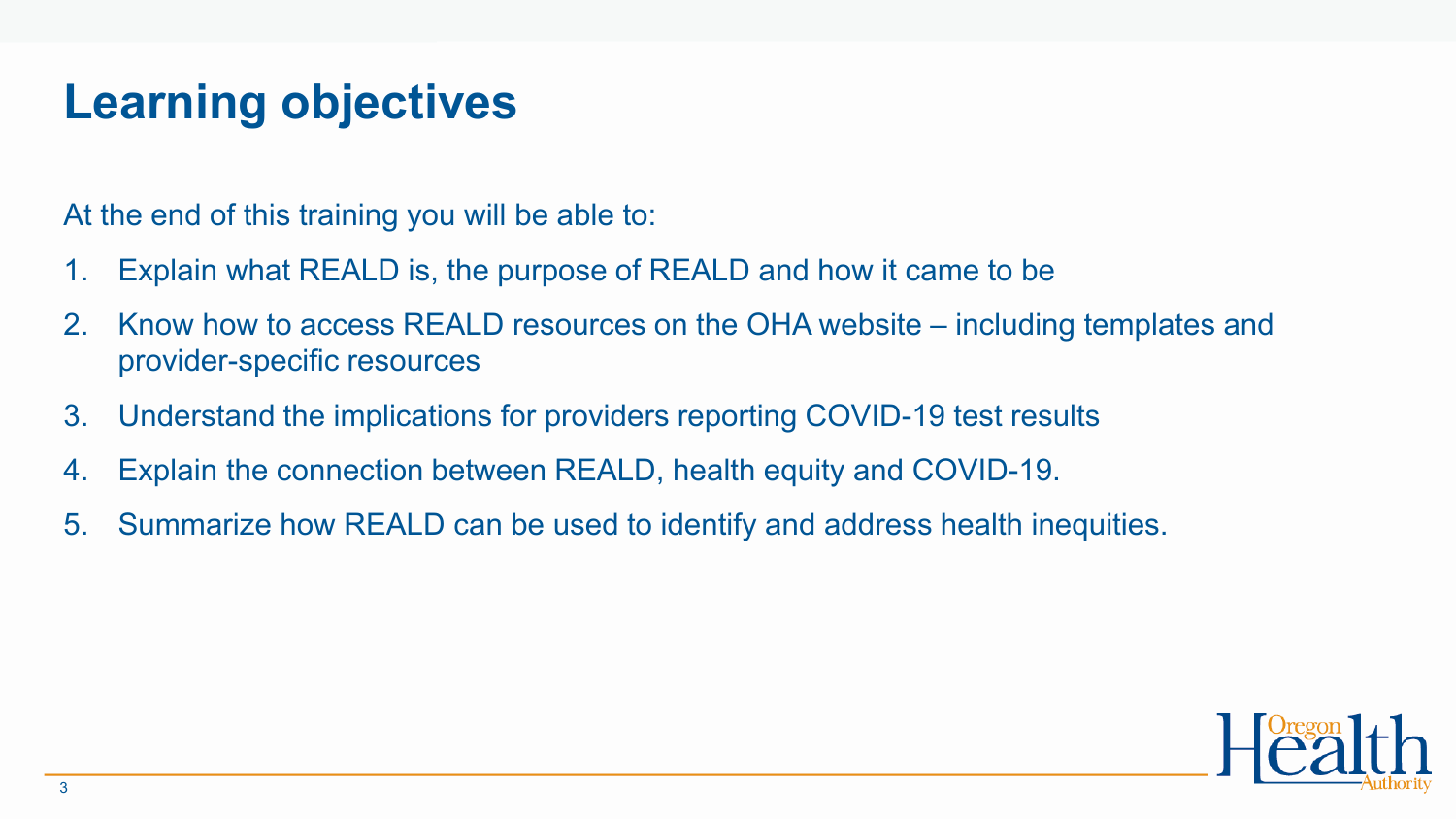# **REALD: What, why, history**

An Introduction to REALD data collection standards (Race, Ethnicity, Language and Disability)

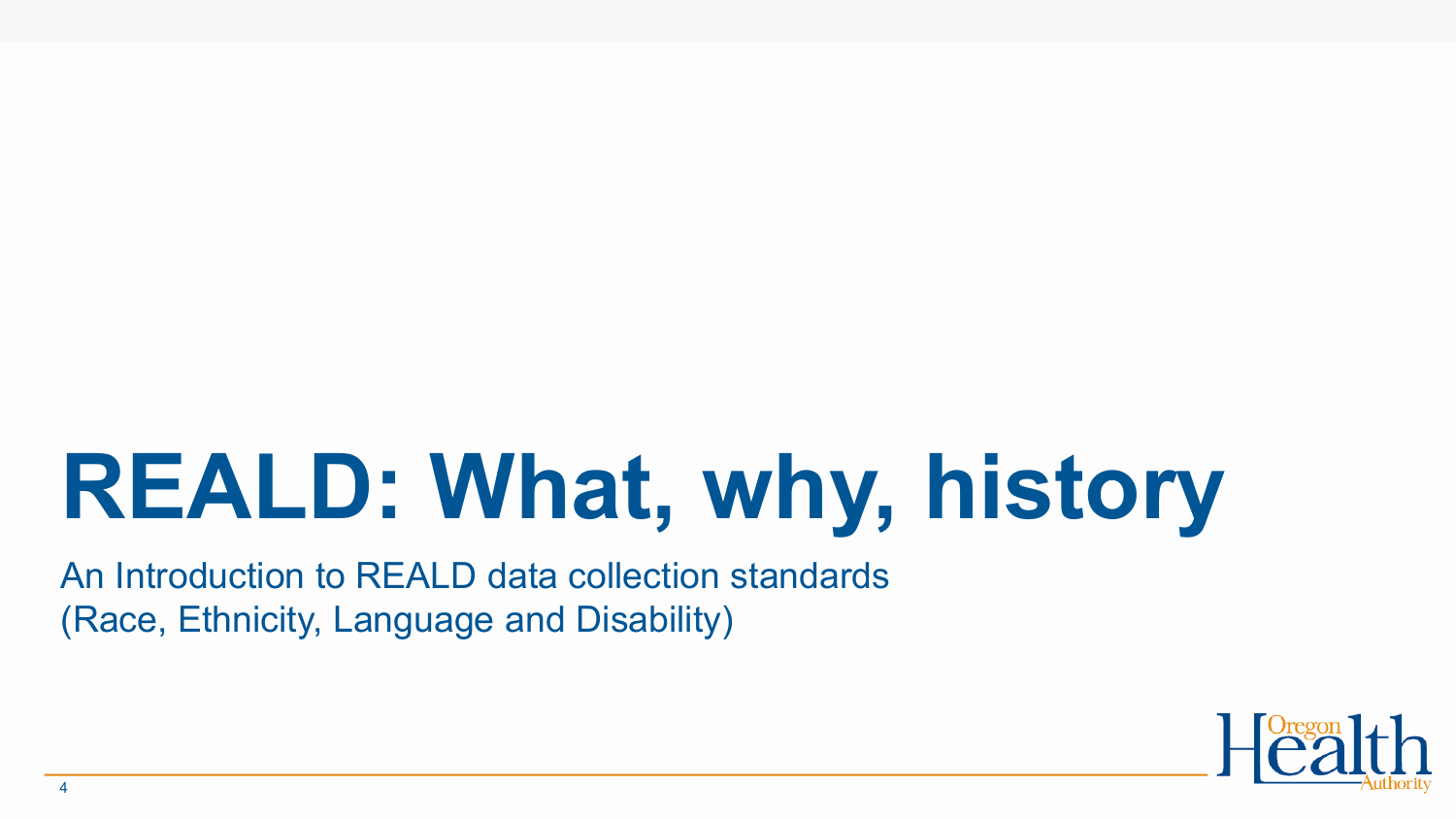## **REALD – What? (R**ace, **E**thnicity, and **L**anguage **D**isability)

- In 2013 [House Bill \(HB\) 2134](https://olis.leg.state.or.us/liz/2013R1/Downloads/MeasureDocument/HB2134) was proposed and passed
	- HB 2134 came from communities most impacted by health inequities
		- Asian Pacific American Network of Oregon (APANO)
		- Oregon Health Equity Alliance (OHEA)
- HB 2134 required ODHS and OHA to develop data collection standards in all programs that collect, record, or report demographic data.
- In 2014, these standards were codified in Oregon Administrative Rules 943-070-0000 through 943-070-0070 after an extensive rulemaking advisory process.
	- These rules were recently updated in 2020
	- Based upon local, state, and national standards and best practices

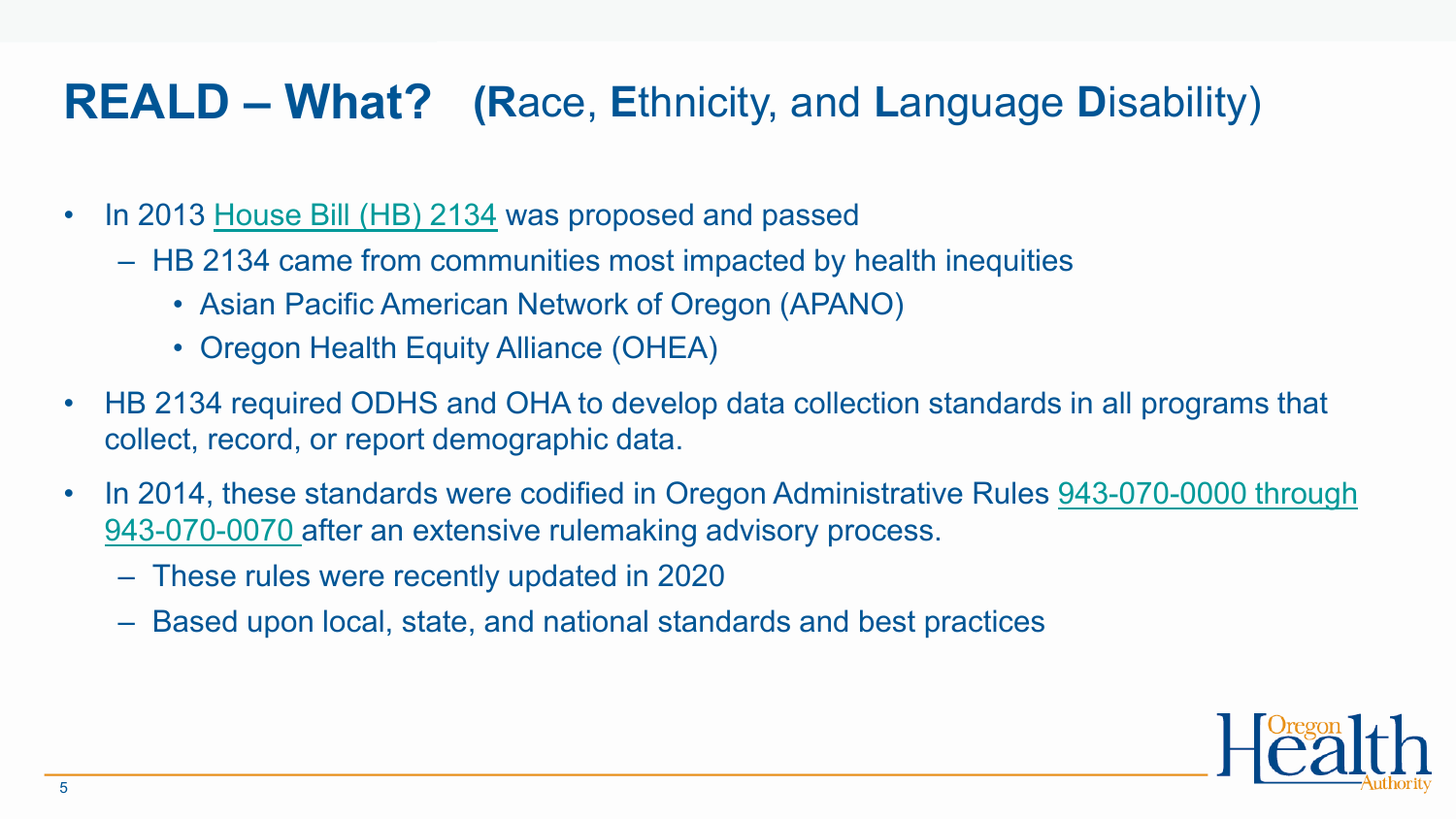## **REALD – Why?**

"The goal of eliminating disparities in health care in the United States **remains elusive**…"

• (Ulmer et al., 2009, p. 1; Institute of Medicine)

The lack of granularity in race/ethnicity can "…**mask important inequities in health and health care.**"

• (Ulmer et al., 2009, p. 31)

- Lack of standards = inconsistent and insufficient data collection
	- Can not assess how racism, disablism and lack of language access impact individual and community health
	- Makes services more expensive and less effective

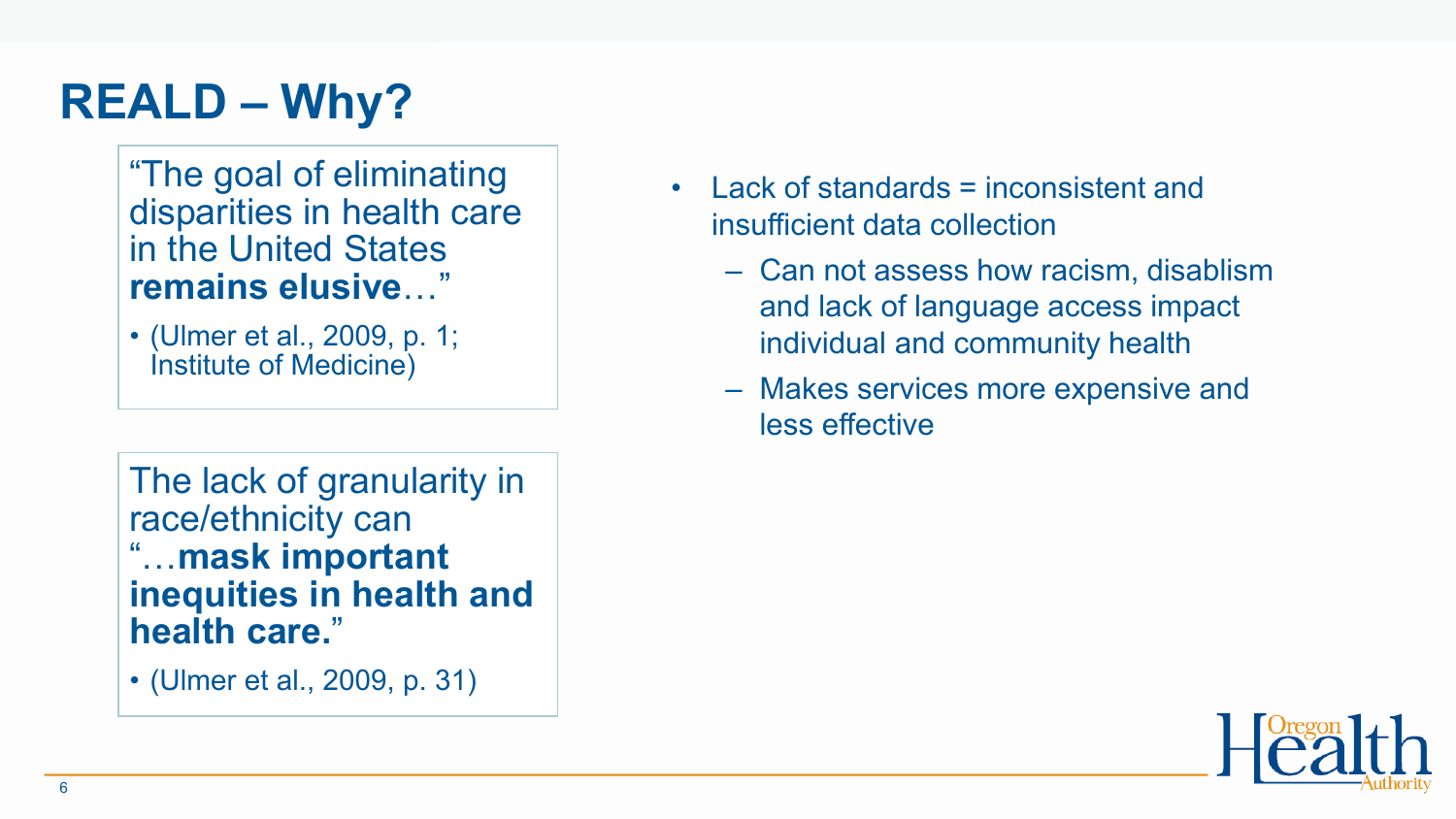## **REALD – Why?**

- REALD:
	- Helps ensure access and equity in services, processes and outcomes
	- Provides consistency in data collection
- With REALD data, together we can:
	- Use information to improve client/patient/member services and reduce inequities
	- Identify inequities; determine what groups are most impacted
	- Address identified inequities through policy and legislative efforts
	- Reallocate resources and funds needed to effectively address these inequities
	- Design culturally appropriate and accessible interventions

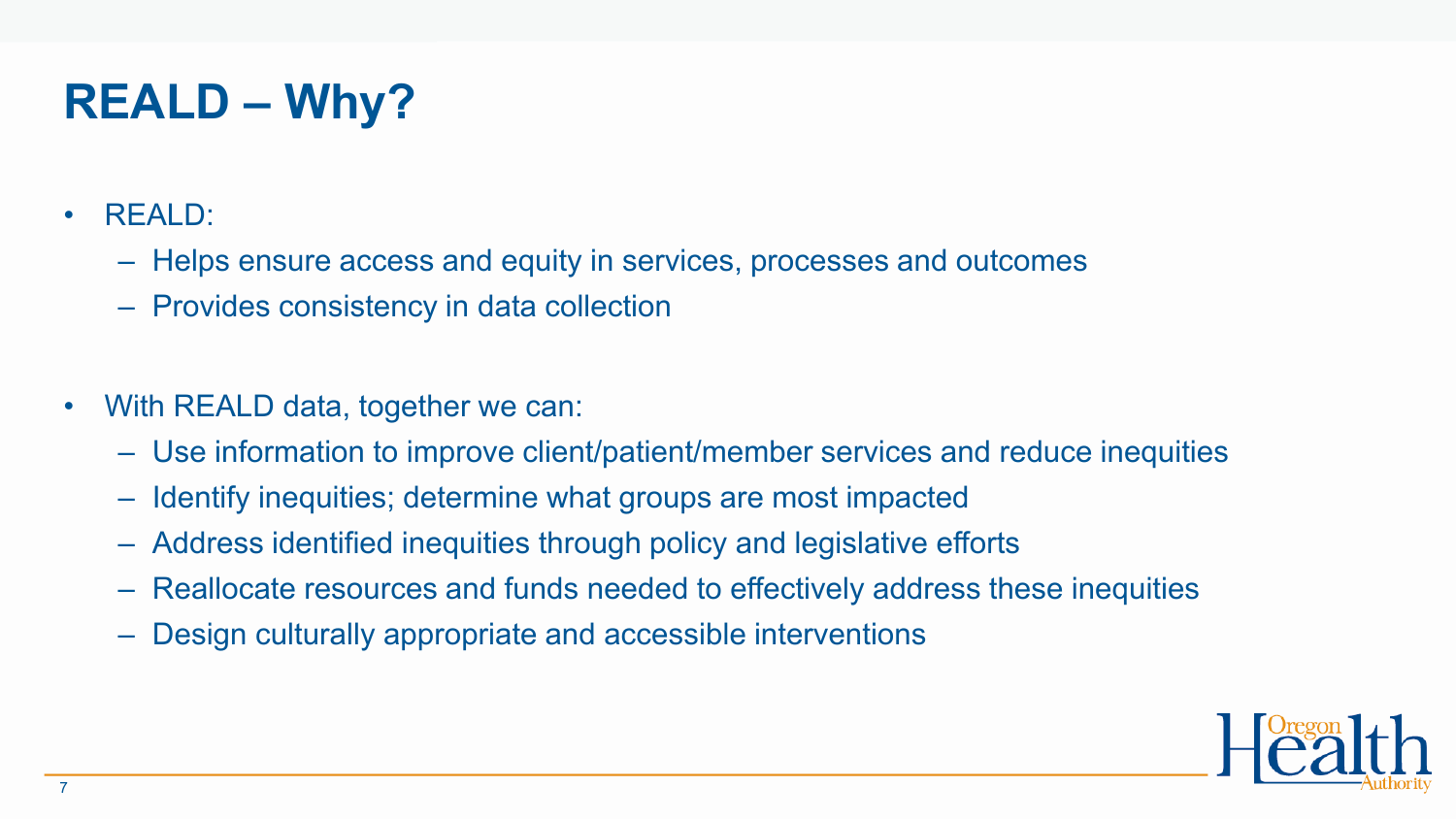# **Questions**

An Introduction to REALD data collection standards (Race, Ethnicity, Language and Disability)

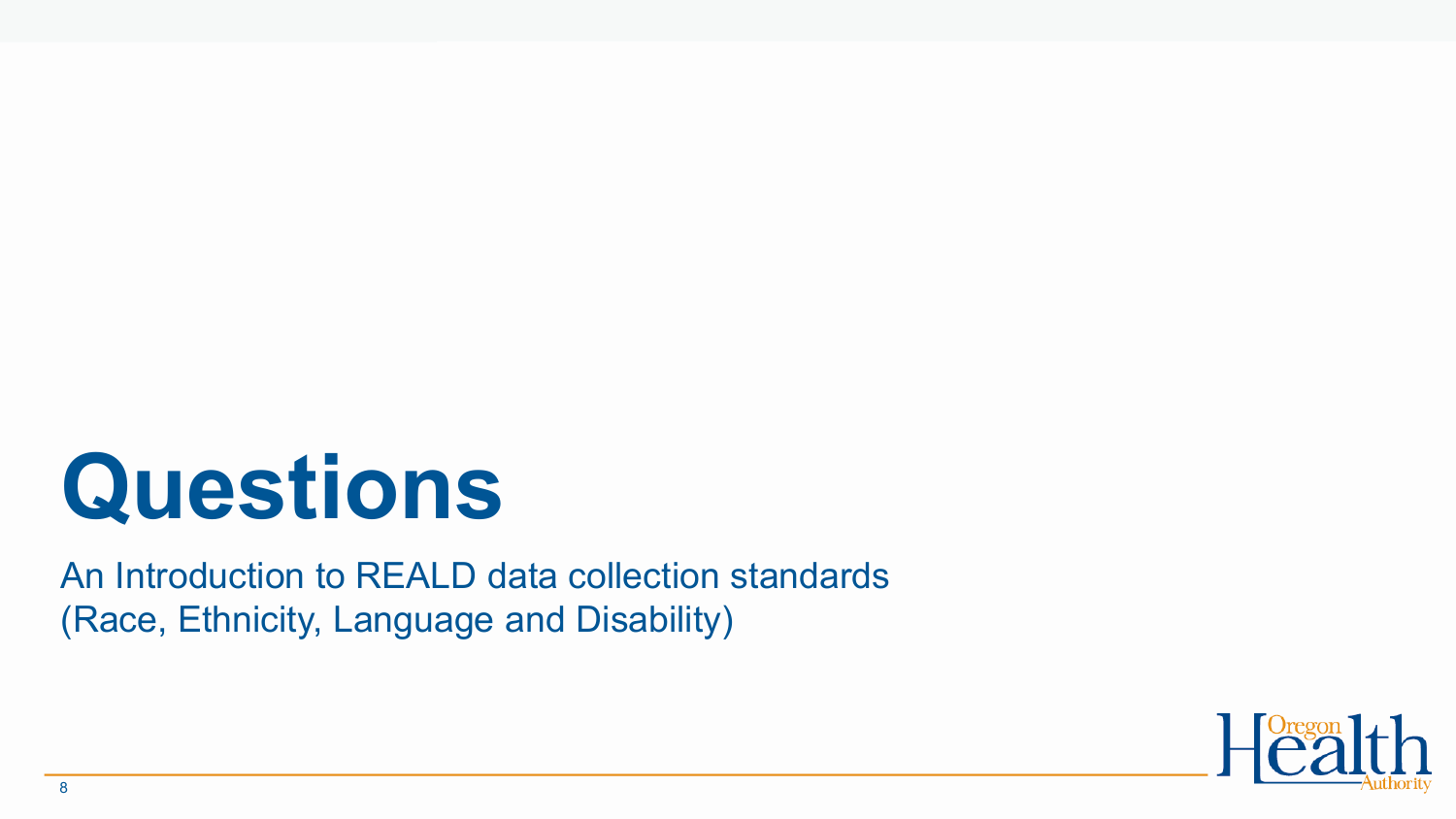# **REALD Questions & Categories**

An Introduction to REALD data collection standards (Race, Ethnicity, Language and Disability)

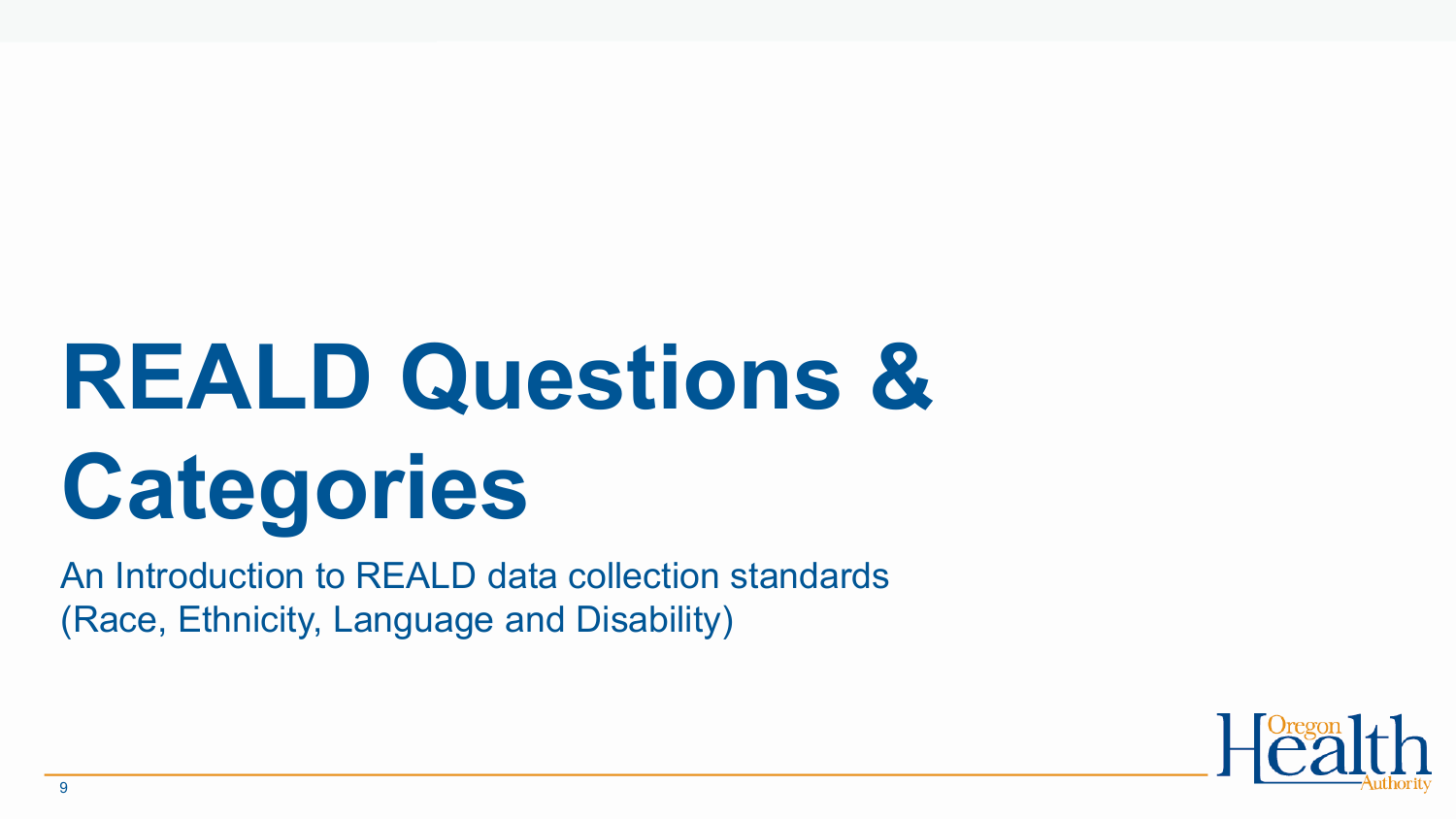## **Core principles of REALD – Self-report**

"When an individual self-identifies as being from a certain population subgroup, it may also mean that the individual is more likely to have health beliefs, health care use patterns, and perspectives about the health care system that are common to that community."

• (Hasnain-Wynia & Baker, 2006, p. 1509)

- Self-report is a core principle of REALD
- We do not believe there is just one right response in how people identify or answer the questions.
- Identities and responses to the REALD questions are salient to the person's lived experiences.

### *For example…*

Most patients with disabilities "… were not perceived by their clinicians and clinic staff members to have physical limitations that potentially would impede cancer screening" (Buckley et al., 2012, p. 1349).

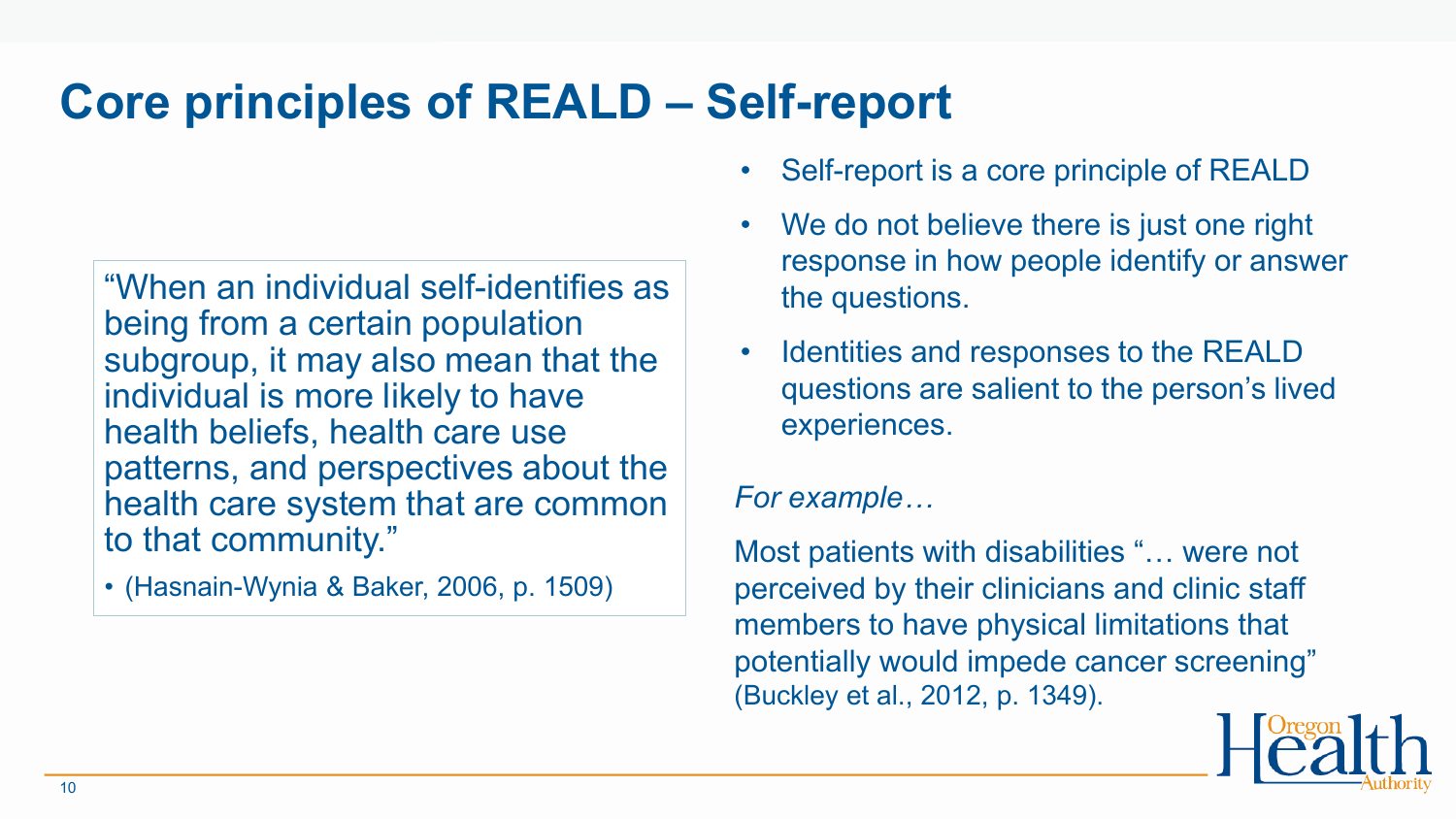## **Core principles of REALD, continued**

- **Active** (decline, unknown) responses
	- Vs. passive (system missing) responses
- **Combining race and ethnicity** improves data quality
	- For many who identify as Latino/a/x the distinction between race and ethnicity is not clear. Combining race and ethnicity
		- Reduces use of "Other race"
		- Reduces missingness (Shin, 2015; Census Bureau's Alternative Questionnaire Experiment)
- REALD is **fluid**.
	- Identities can change over time.
	- People can acquire limitations and/or have temporary limitations.
	- Answers to REALD questions are based on context and relationship with requestor
		- It is important to ask and re-ask the questions on a regular basis (annually for most settings) to capture changes over time and to improve data quality.

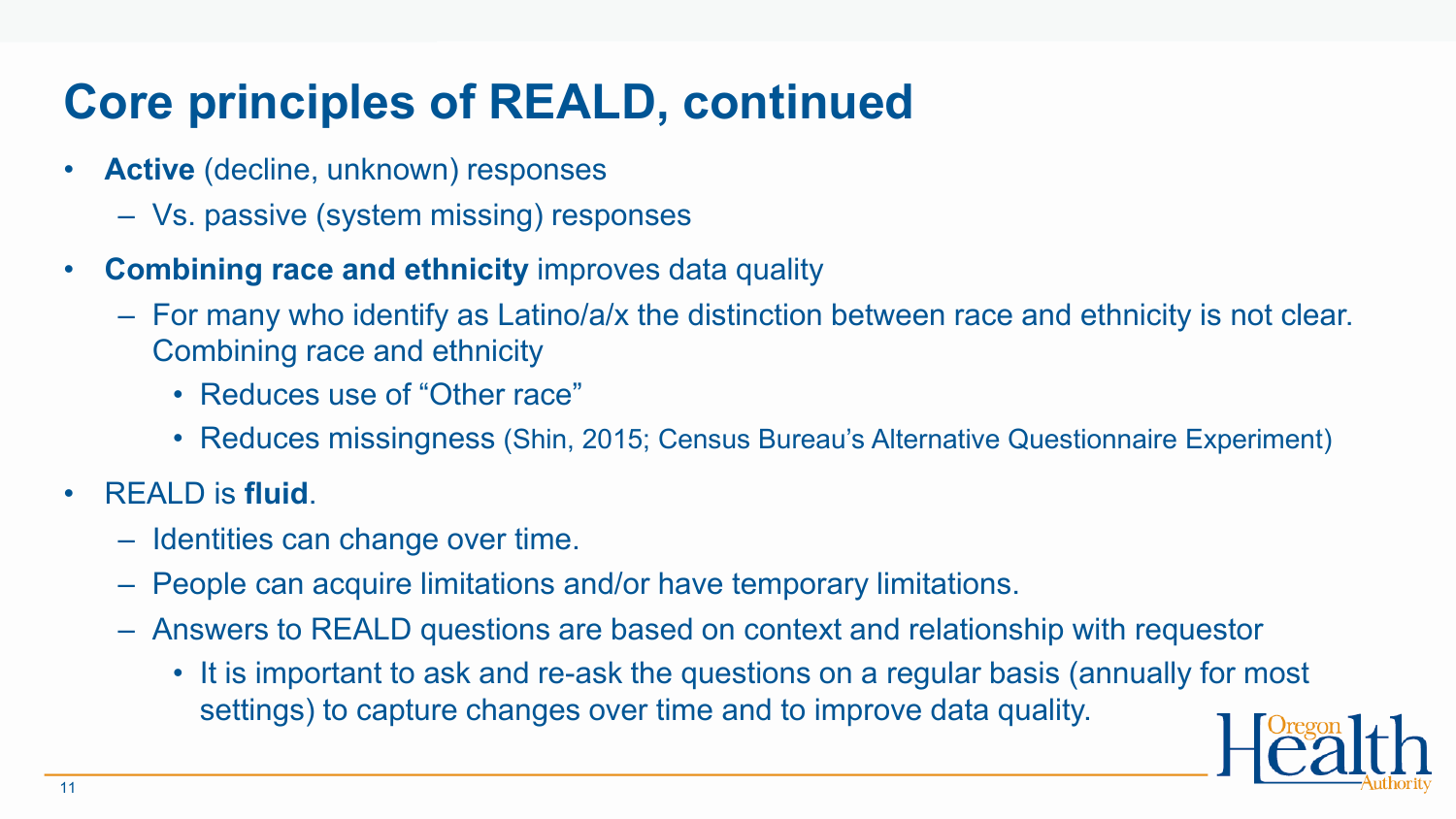## **Three race/ethnicity questions**

How do you identify your race, ethnicity, tribal affiliation, country of origin, or ancestry?

- Start with open-ended question before going to the 'labels'
- Can use to identify emerging populations and needs

Which of the following describes your racial or ethnic identity?

• 39 categories

If you checked more than one category above, is there one you think of as your primary racial or ethnic identity?

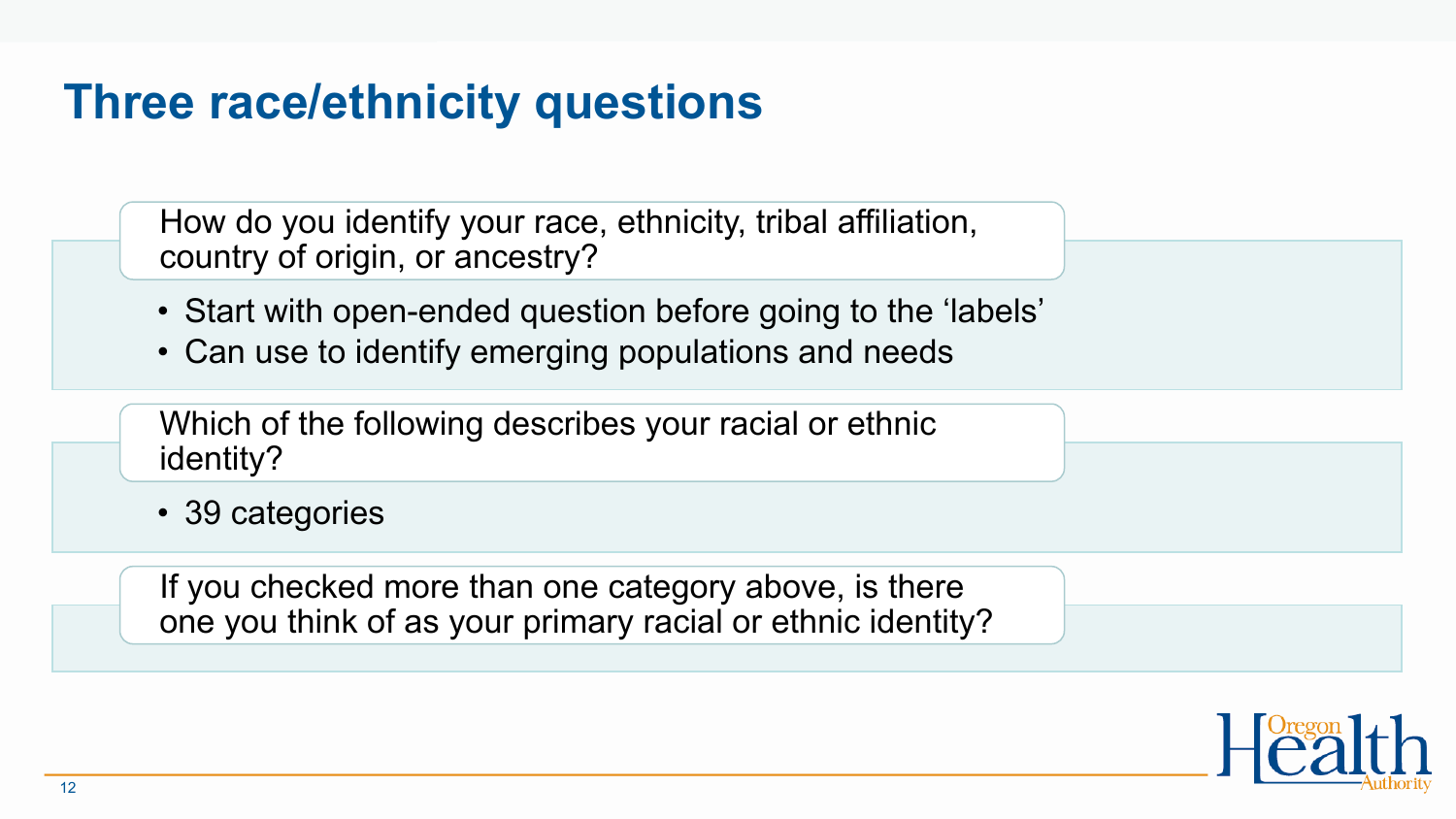### **Language questions**

In what language do you want us to *communicate in person, on the phone, or virtually* with you?

In what language do you want us to *write* to you?

• If response to both questions above includes something other than "English":

Do you need or want an *interpreter* for us to communicate with you?

If you need or want an interpreter, what *type of interpreter* is preferred?

• Spoken language interpreter, ASL interpreter, Deaf interpreter, Contact sign language (PSE), Other (please list)

How well do you speak English? (*English proficiency*)

• (very well, well, not well, not at all)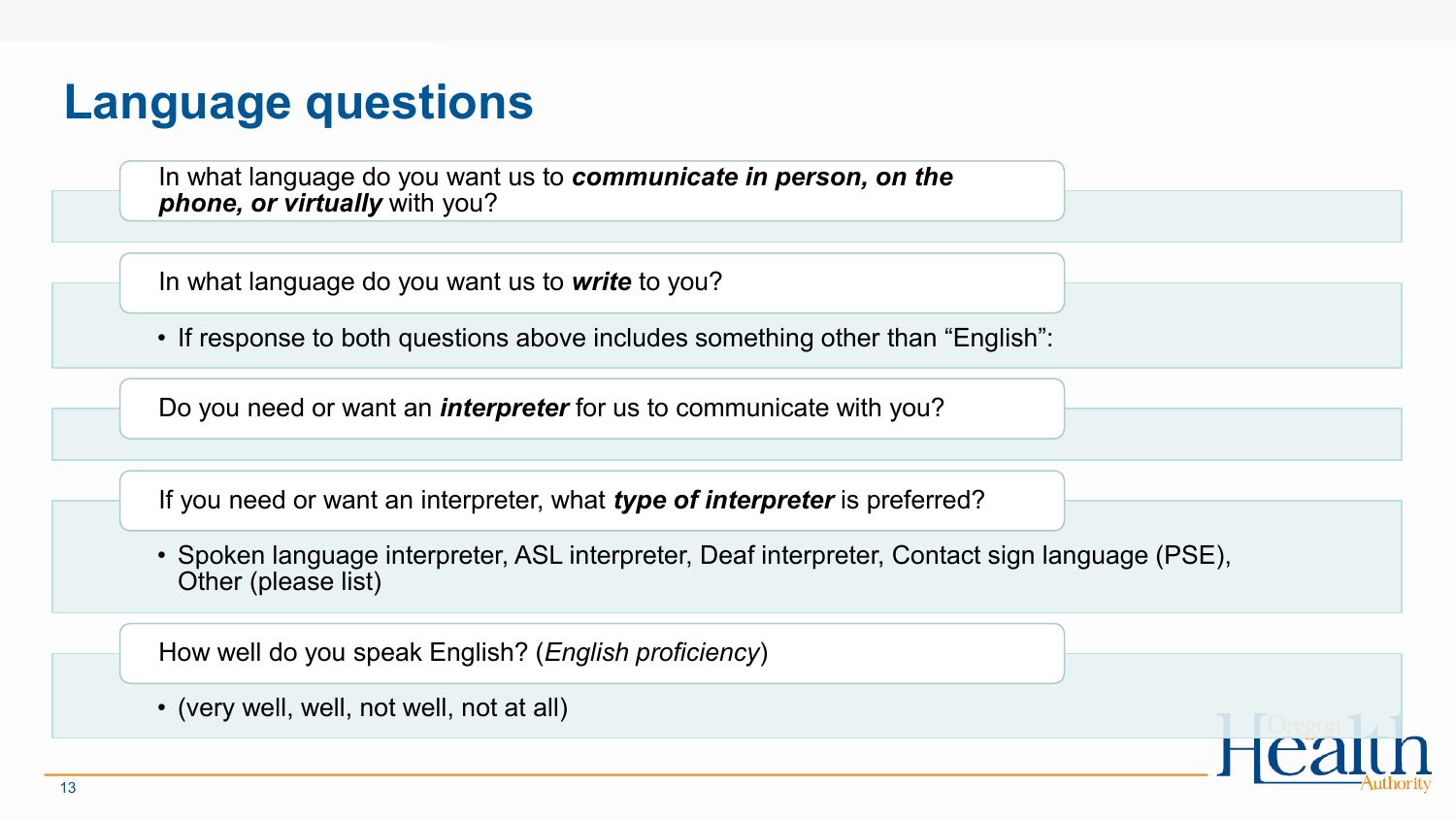## **Defining disability….**

- Challenges in defining disability....
	- Focus on disability as a demographic population level to identify and address inequities
	- Great diversity by when the disability was acquired, and by type of disability
	- Stigmatization hinders "disability" pride most do not identify as disabled
	- Need to reframe disability from medical model to "social model" (that includes impairment)
		- Exposure to abuse, violence
		- Exclusion (physical, communication, societal)
		- Pressure to conform (manage stigma)
		- Supports/resources needed to support equity in participation and daily living
		- Not dependent on eligibility definitions used to determine who gets what and how much

REALD disability questions use a functional limitation approach to help overcome these challenges in defining disability as a demographic.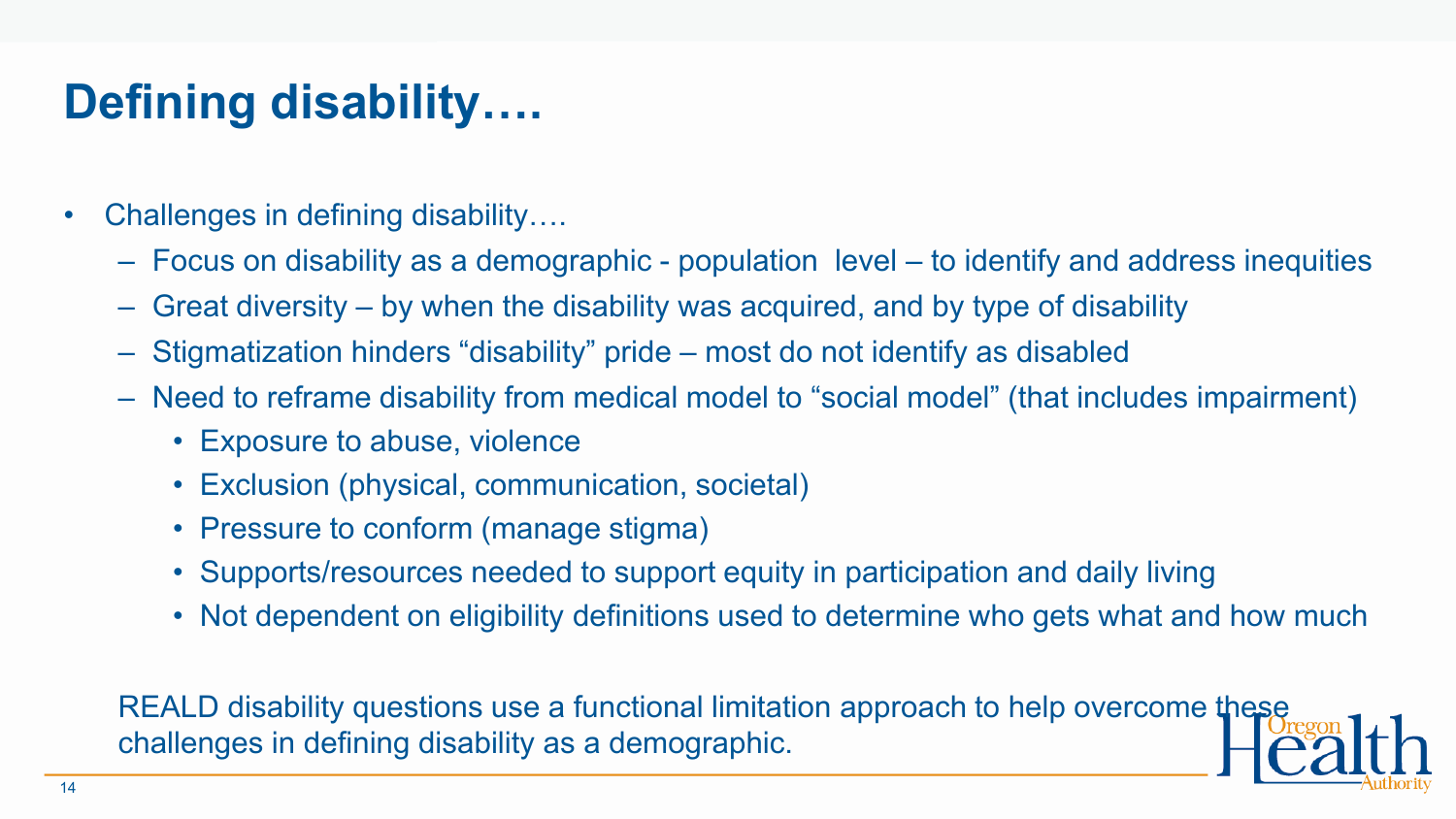## **Disability questions**

All ages (hearing, vision):

- Are you deaf or have serious difficulty *hearing*?
- Are you blind or have serious difficulty *seeing*, even when wearing glasses?

Ages 5 and up (mobility, cognitive, learning, communicating, self-care):

- Do you have serious difficulty *walking or climbing stairs*?
- Because of a physical, mental, or emotional problem, do you have serious difficulty *remembering, concentrating*, or making decisions?
- Do you have serious difficulty *learning* how to do things most people your age can learn?
- Using your usual (customary) language, do you have serious difficulty *communicating* (for example understanding or being understood by others)?
- Do you have difficulty *bathing or dressing*?

Ages 15 and up (independent living, mental health):

- Because of a physical, mental, or emotional problem, do you have difficulty *doing errands alone* such as visiting a doctor's office or shopping?
- Do you have serious difficulty with the following: *mood, intense feelings, controlling* your *behavior, or experiencing delusions or hallucinations*?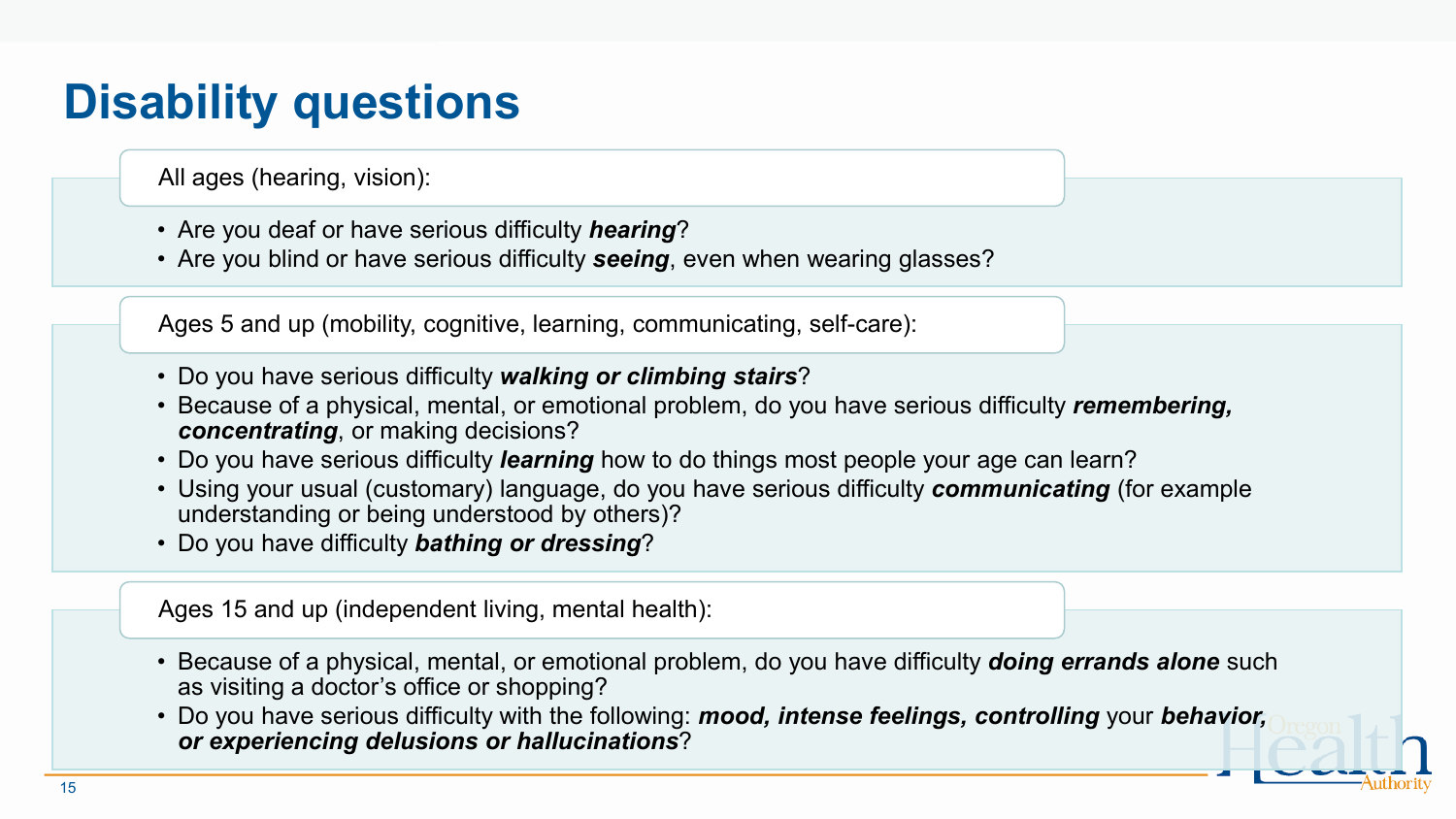## **Disability questions**

- There is a follow-up question if a person answers yes.
	- "At what age did this condition begin?"
- This approach enables taking a life course perspective, which "recognizes that health trajectories are particularly affected at certain times in life:
	- 1. health status results from the cumulative impact of experiences in the past and the present,
	- 2. the environment affects the capacity to be healthy and function effectively in society, and
	- 3. health disparities reflect inequities that go beyond genetics and personal choice" (Krahn et al., 2015, p. 199).
- The question acknowledges differences in potential social, educational and health inequities by asking when the disability or limitation was first acquired. It is important to know about these differences within groups so that we can identify and address disparities.

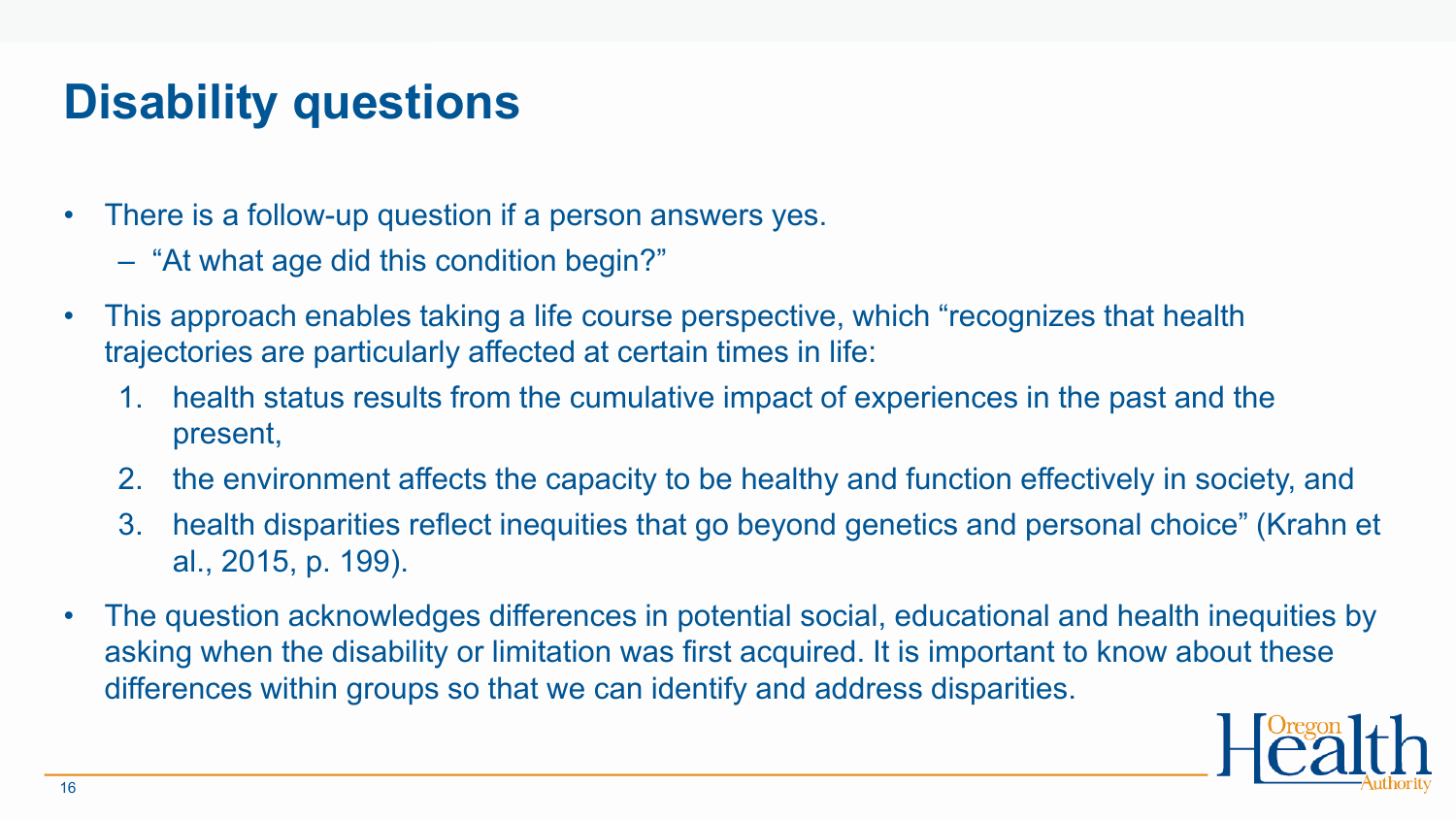## **How to make REALD work for you…**

### • At a **functional (individual) level**:

- Enhances our SDOH learning about an individual
	- Understand lived experiences and impact on determinants of health
	- Counteract bias, stigma and assumptions
- Enhances "patient/member/client-centered" approach
- Provides space to invite the person to say more about what would be helpful or what they need to know
- Tailors communications, services, treatment (culturally specific and accessible) for the person

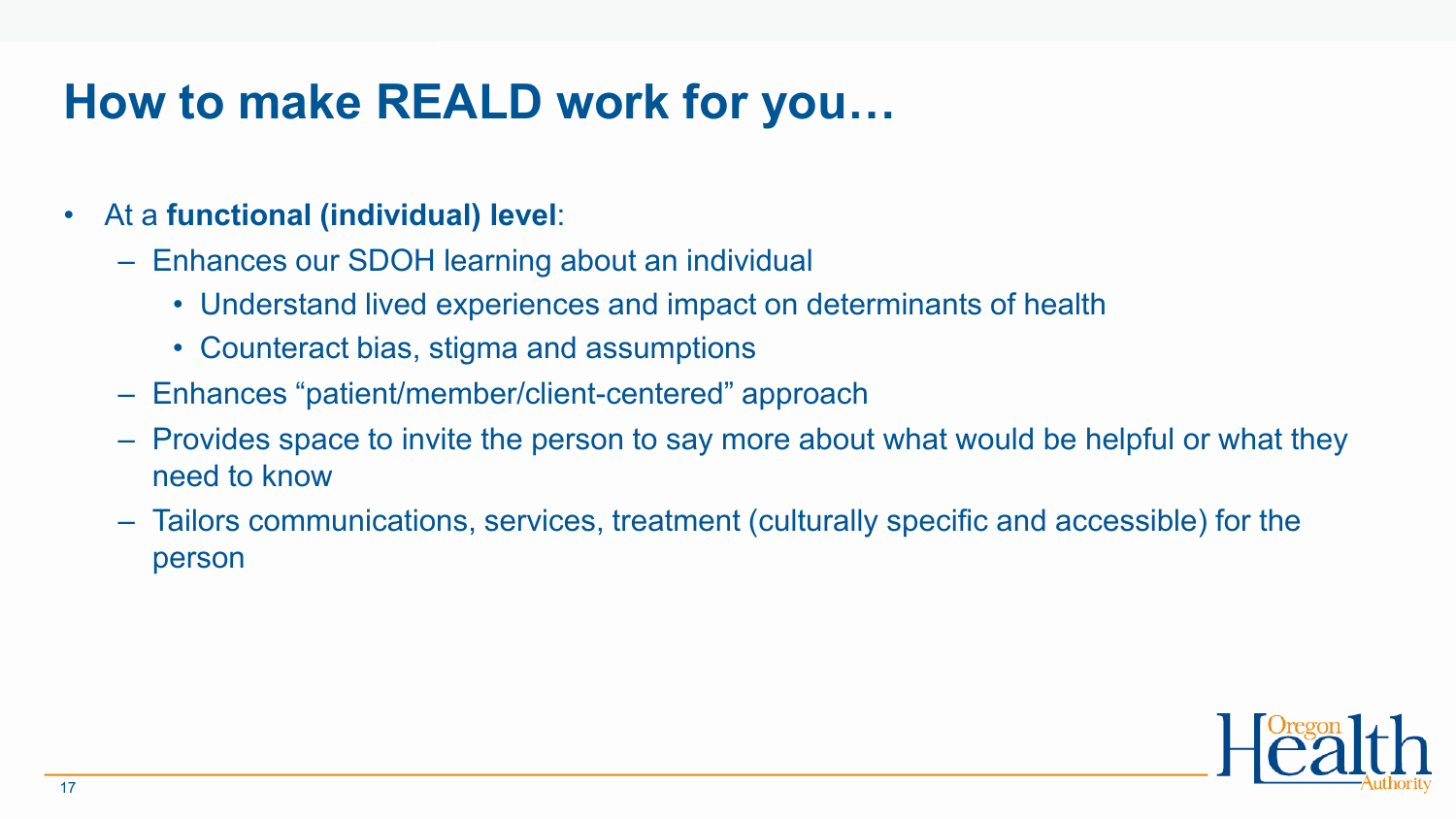## **How to make REALD work for you…**

### • At a **demographic (community) level**:

- Identify inequities (between/within/intersectionally),
- Address inequities through community action, policy and legislative efforts (for example, CHA/CHP),
- Make the case for additional resources and funds needed to effectively address inequities,
- Determine who are being served or surveyed,
- Ensure effective interpreter (spoken) and translation (written) services,
- Develop culturally specific and accessible programs, services and materials (such as health education materials and survey tools), and
- Determine if certain groups of people are underserved.

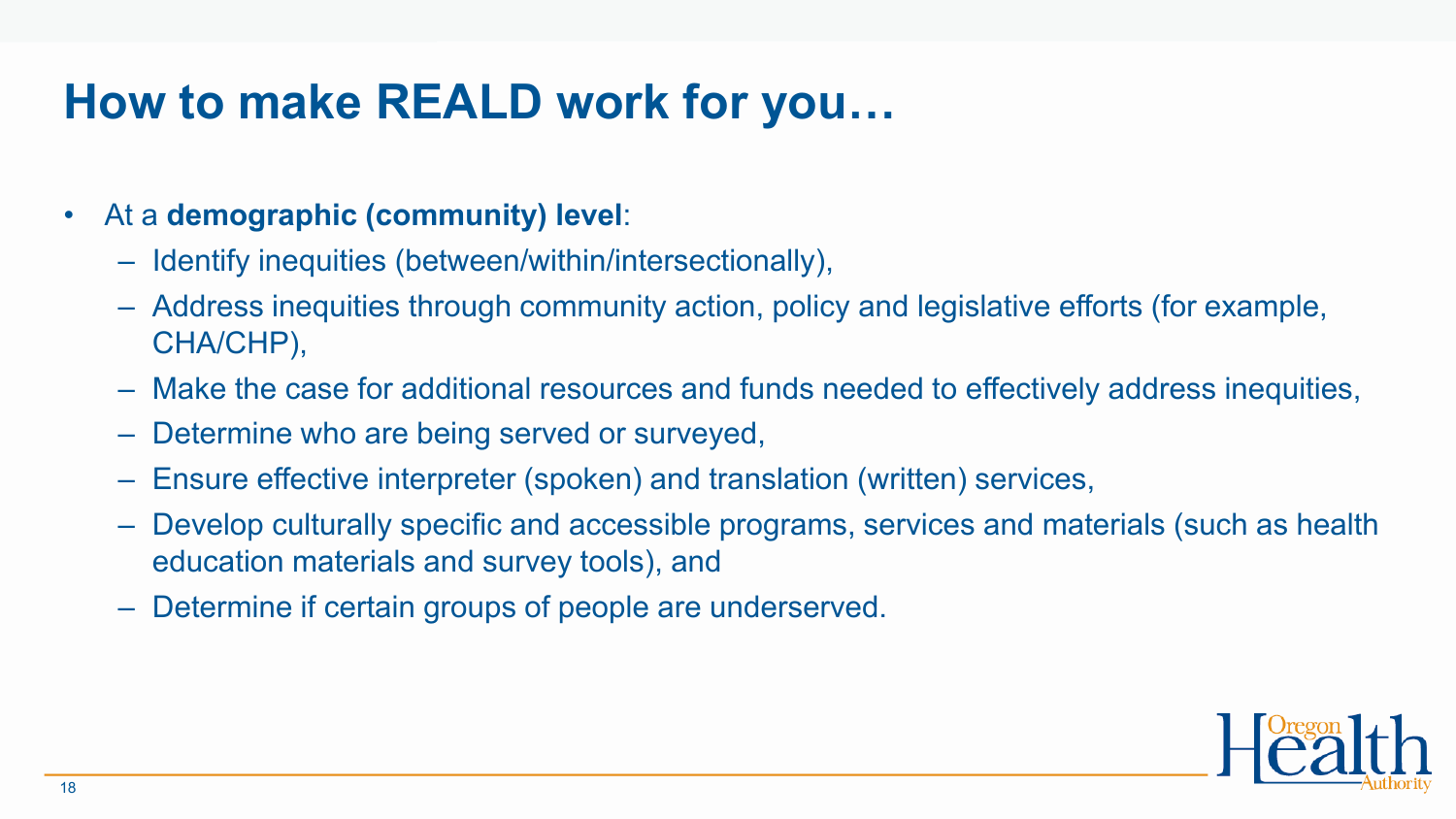## **Good news!**

Three quarters of people who answered the Webinar Survey (N=54) agreed that asking patients the REALD questions is important for health systems and providers to understand the diversity of folks they serve.



Strongly disagree

**Disagree** 

**Neutral** 

**Agree** 

**Strongly agree** 

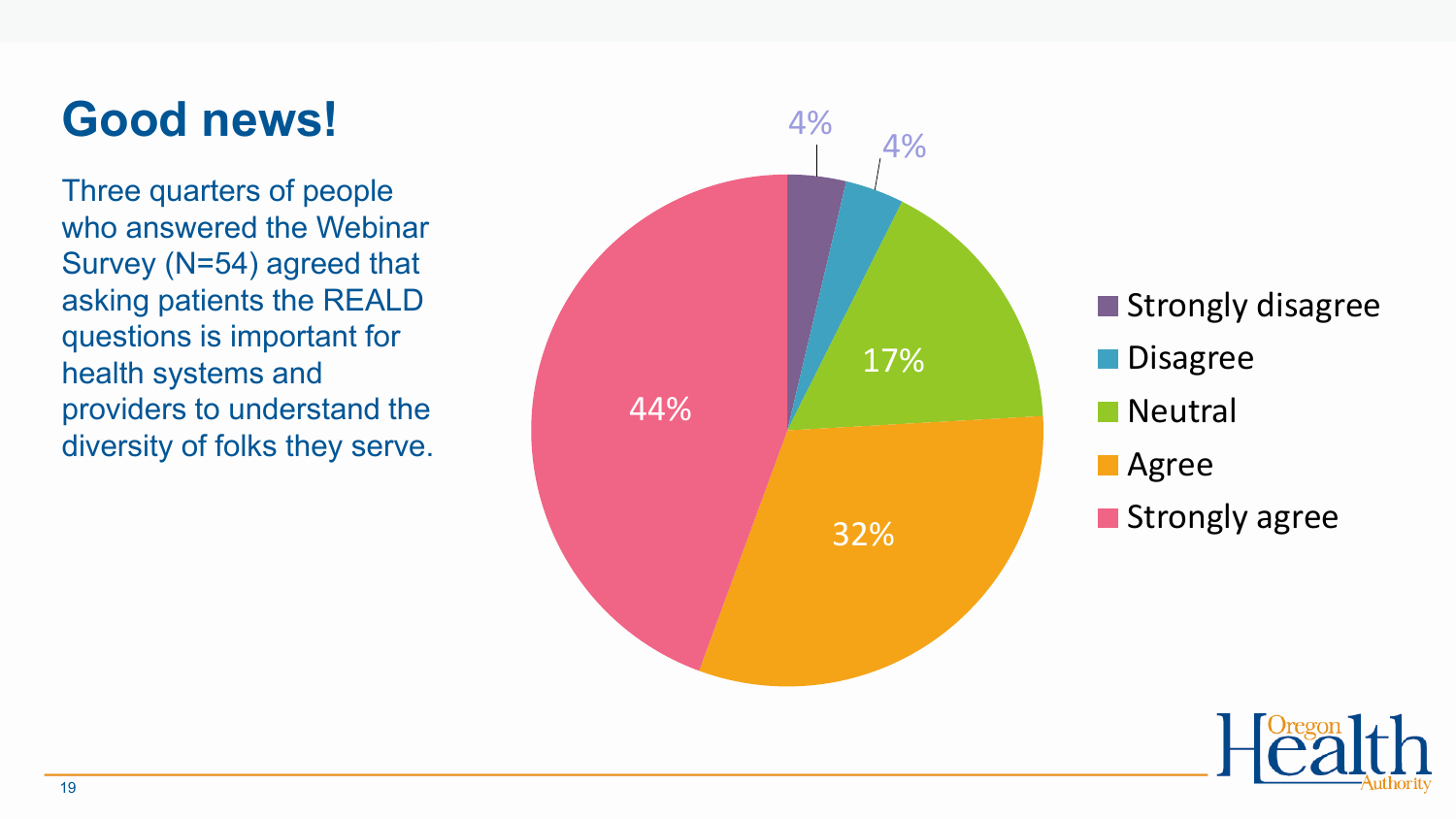## **More good news!**

Over 80% of survey respondents indicated that it was easy to answer the REALD demographic questions.



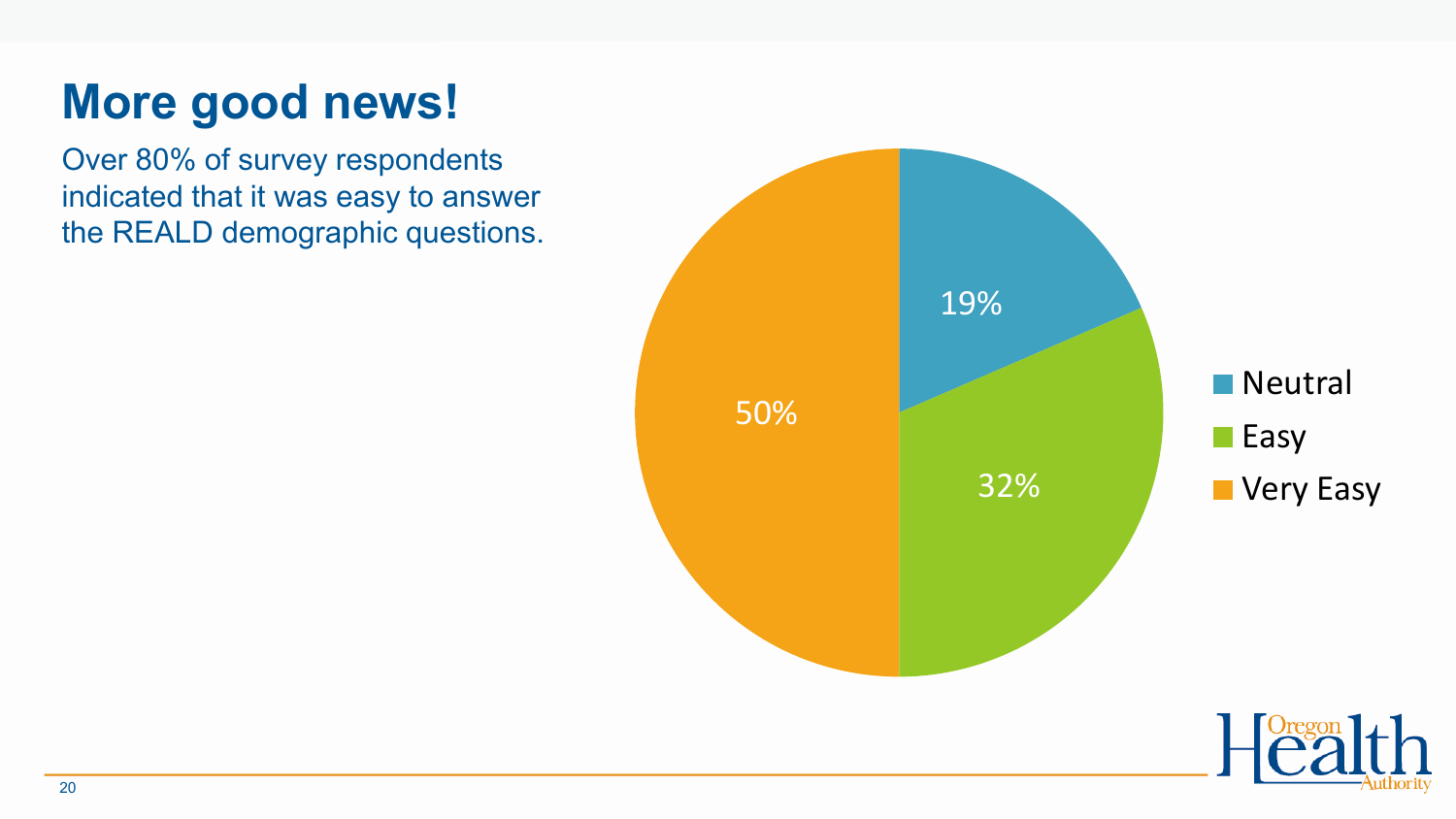## **Primary race of webinar survey respondents (%)**

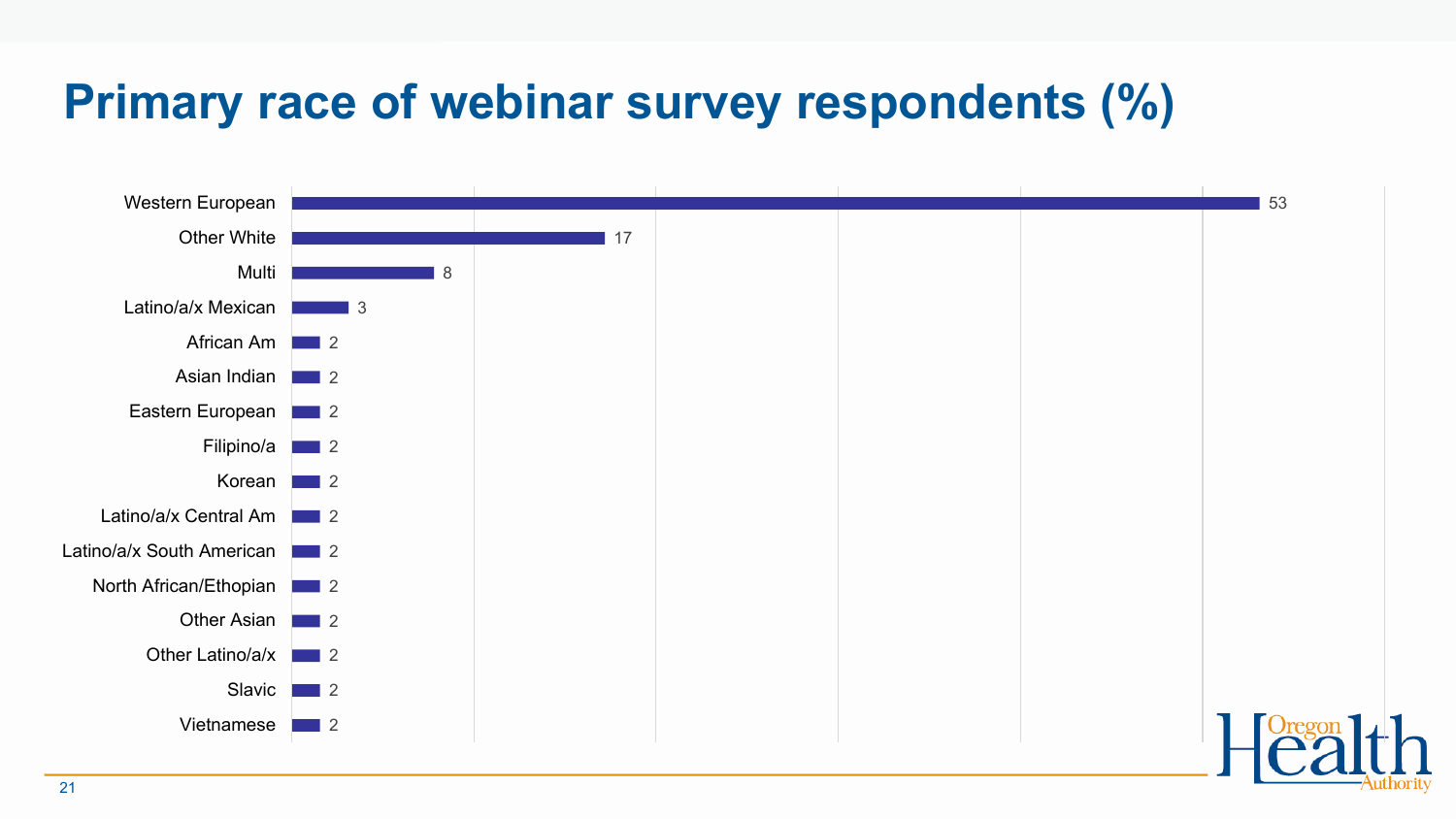# **Questions**

An Introduction to REALD data collection standards (Race, Ethnicity, Language and Disability)

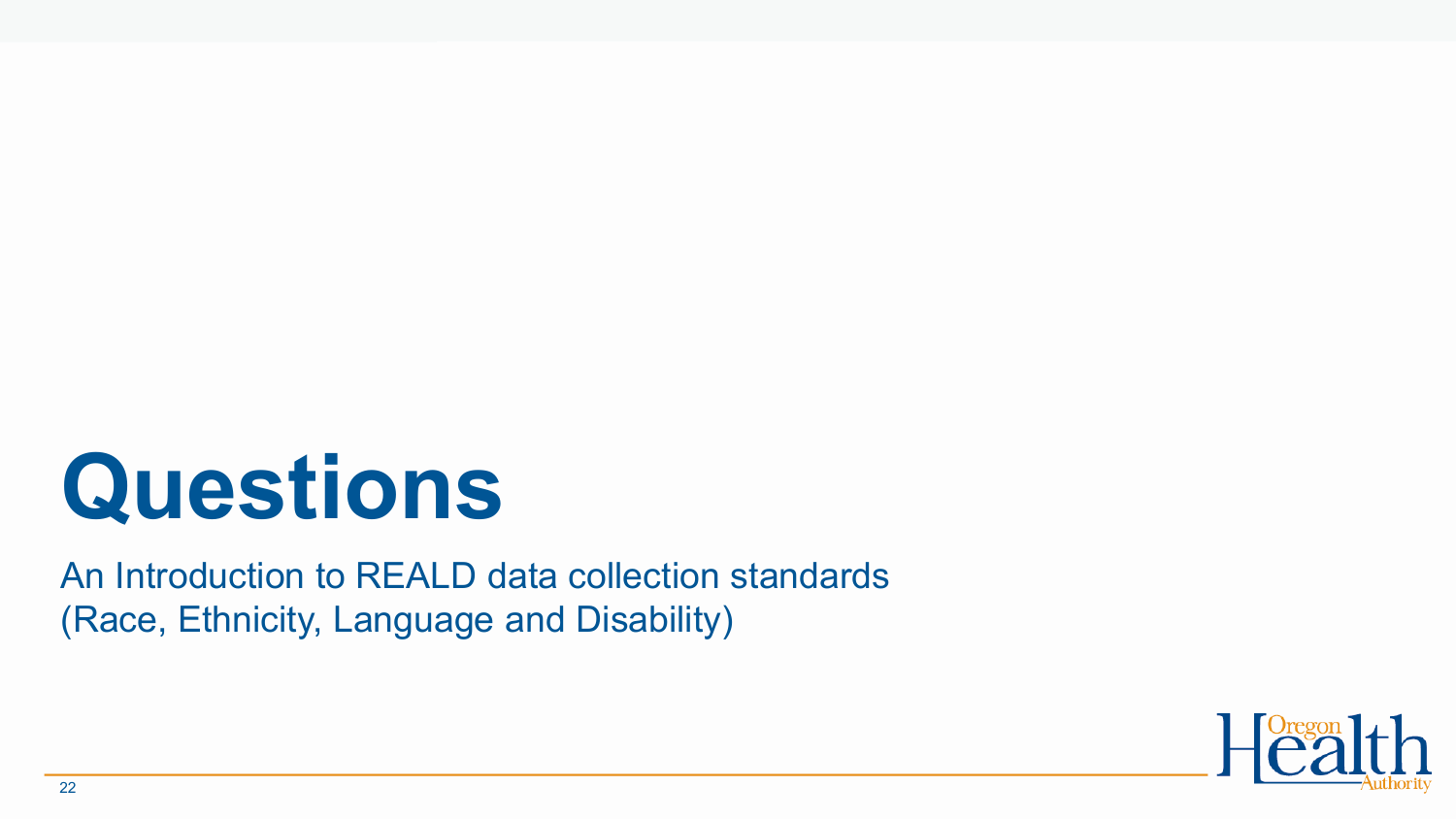# **COVID-19 and REALD**

An Introduction to REALD data collection standards (Race, Ethnicity, Language and Disability)

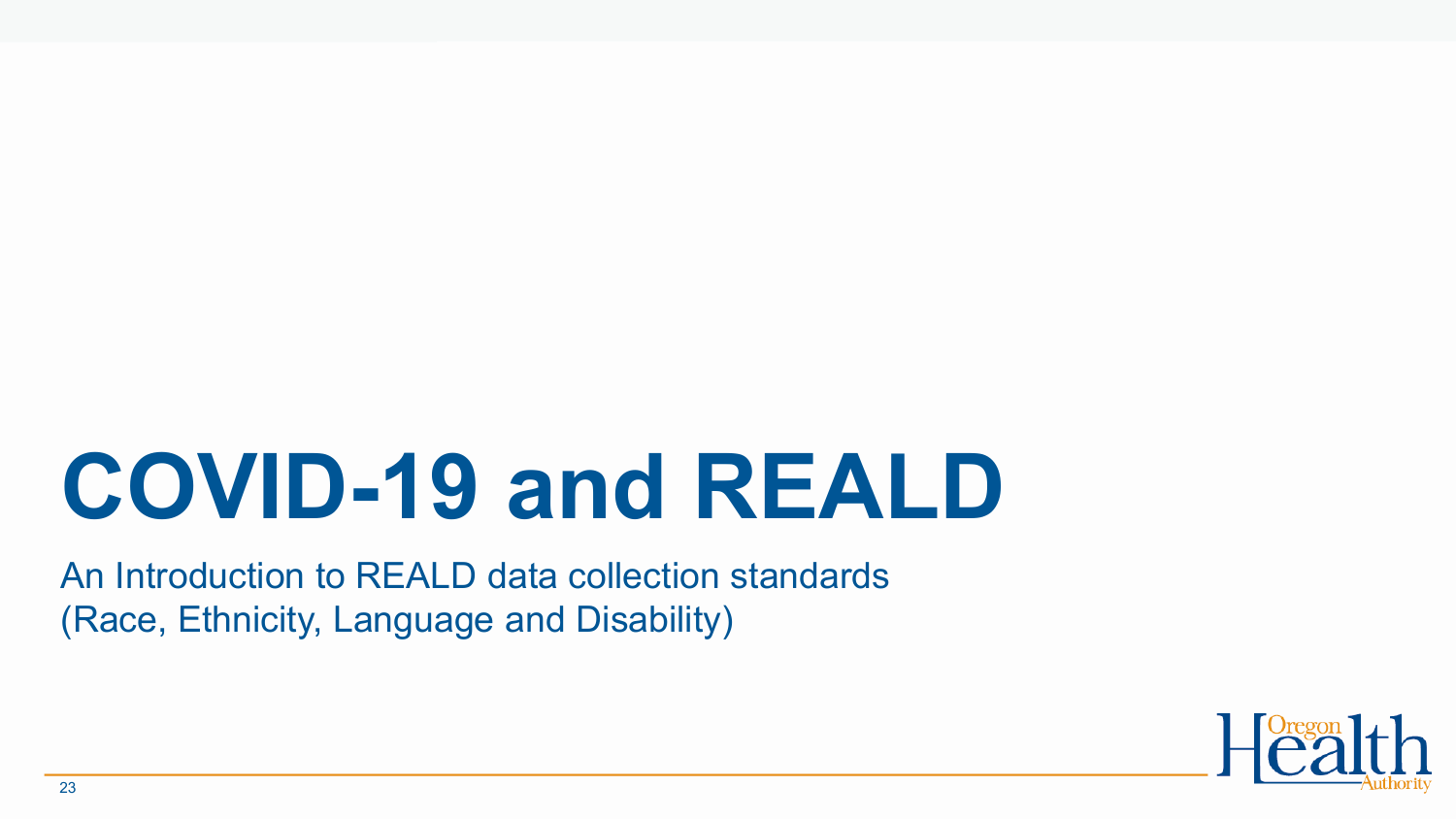## **Who is most likely to be exposed to COVID-19?**

- People of color and tribes more likely to work in positions where not able to stay home
- People living in congregate care settings
- People who have limited mobility or who cannot avoid coming into close contact with others who may be infected, such as direct support providers and family members
- People who have trouble understanding information or practicing preventive measures, such as hand washing and social distancing
- People who may not be able to communicate symptoms of illness

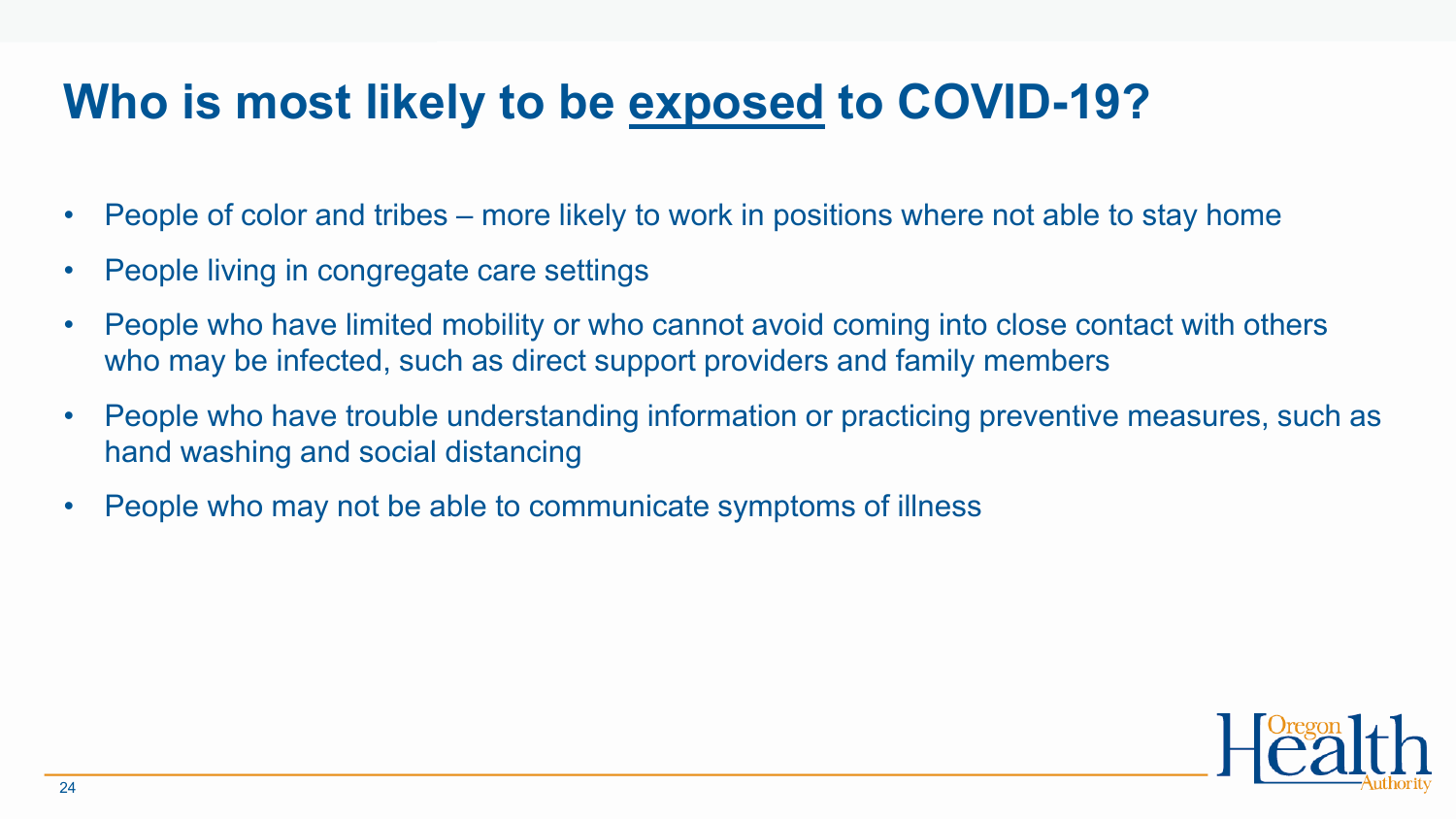## **Who is more likely to experience severe symptoms and die from COVID-19?**

- People with underlying chronic conditions
	- Hypertension
	- Obesity
	- Metabolic disease
	- Cardiovascular diseases
	- Chronic lung diseases
- These underlying, chronic conditions not shared equally across all groups
	- COVID-19 magnifies persistent health inequities for people of color and people with disabilities.

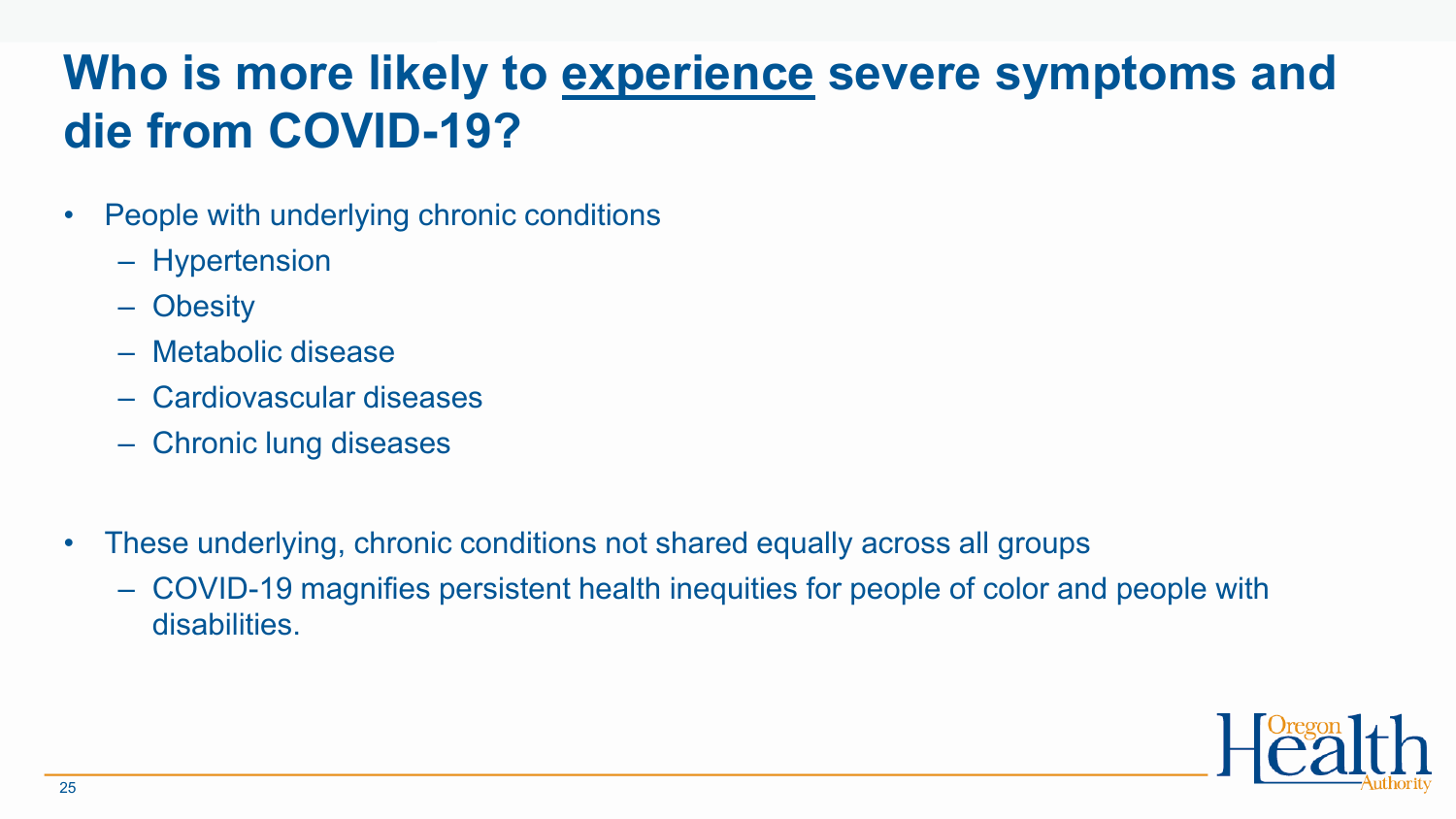## **Number of COVID -19 positive racial/ ethnic identities**

Note: These are tallies of identities, not individuals (N=26,605 COVID -positive cases)

Deeper dive resulted in adding these REALD categories:

- Communities of Myanmar
- Marshallese
- Communities of Micronesian Region
- Somali

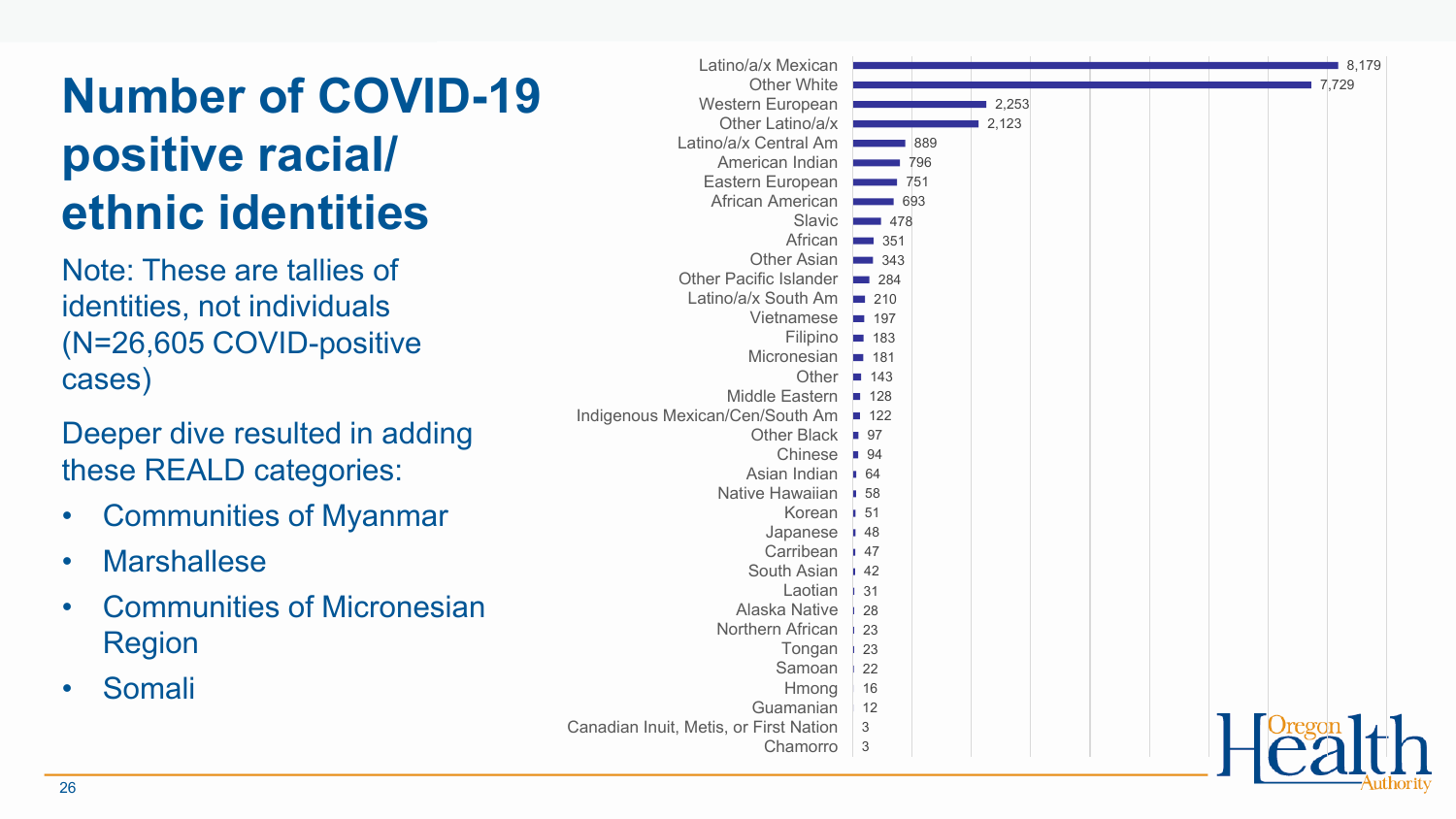## **Preferred language (as of mid -September)**

Notes:

Spanish was preferred for 7,190 individuals who tested positive for COVID -19.

This chart does not include other preferred language reported with counts under 10.

11,853 individuals with COVID -19 had **not** been asked questions about language preferences and needs.

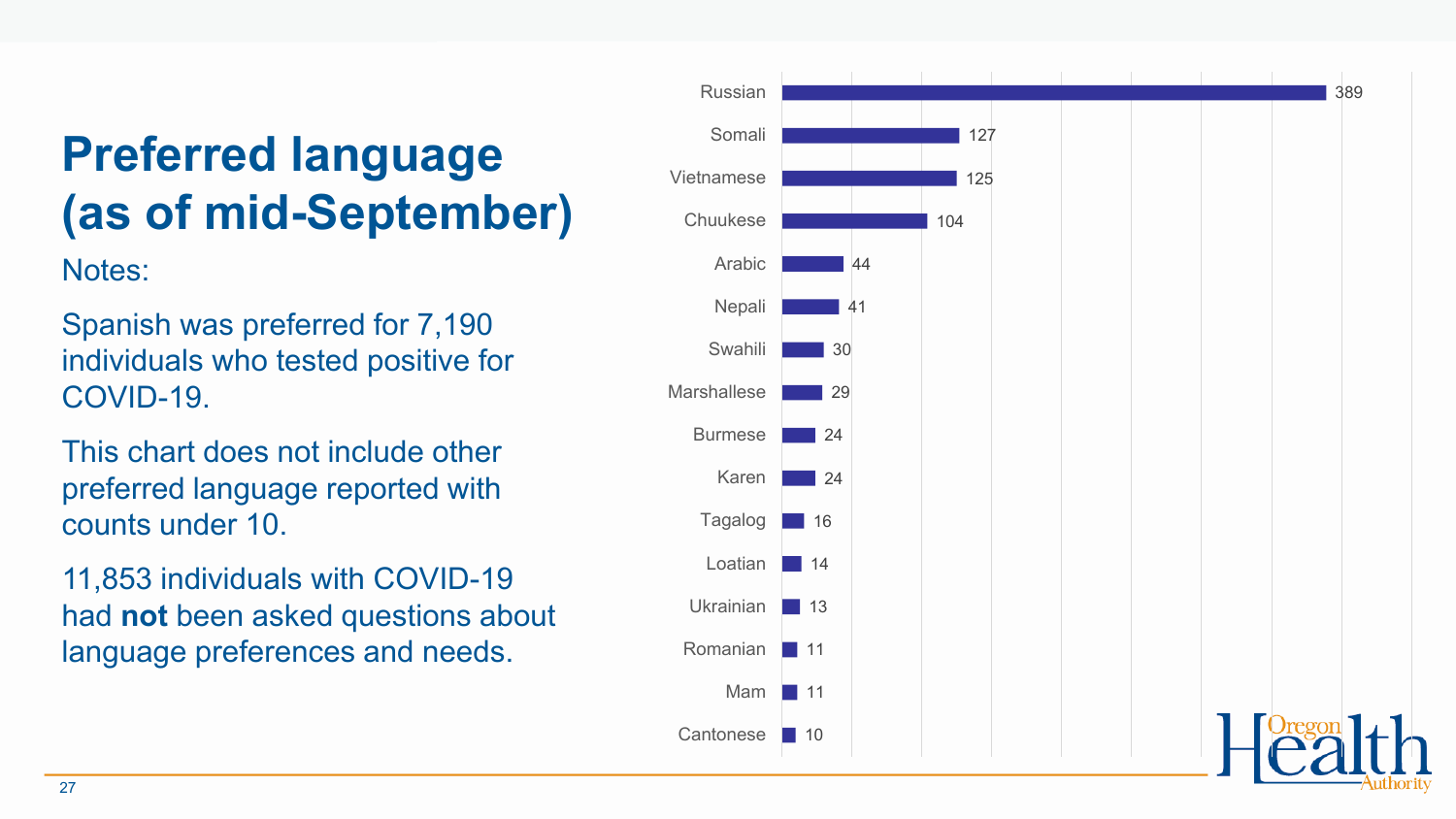## **What we know about COVID-19 and disability**

- COVID-19 is over-represented among people with disabilities (PwD) (Chakraborty, 2020):
	- PwD of color
	- Below poverty
	- Age 5-17
	- Female
- Recent study with deaf individuals who use sign language suggests gaps in language access. Of those who went to the ED during the pandemic – 86% requested an interpreter
	- Of these, 33% did not get an interpreter, and
	- Of those who did get an interpreter, 40% did not understand the interpreter
	- (N = 537, via Zoom; Kushalnager & Ammons 2020 CCPH Webinar: COVID-19 Research with Deaf People who use American Sign Language).

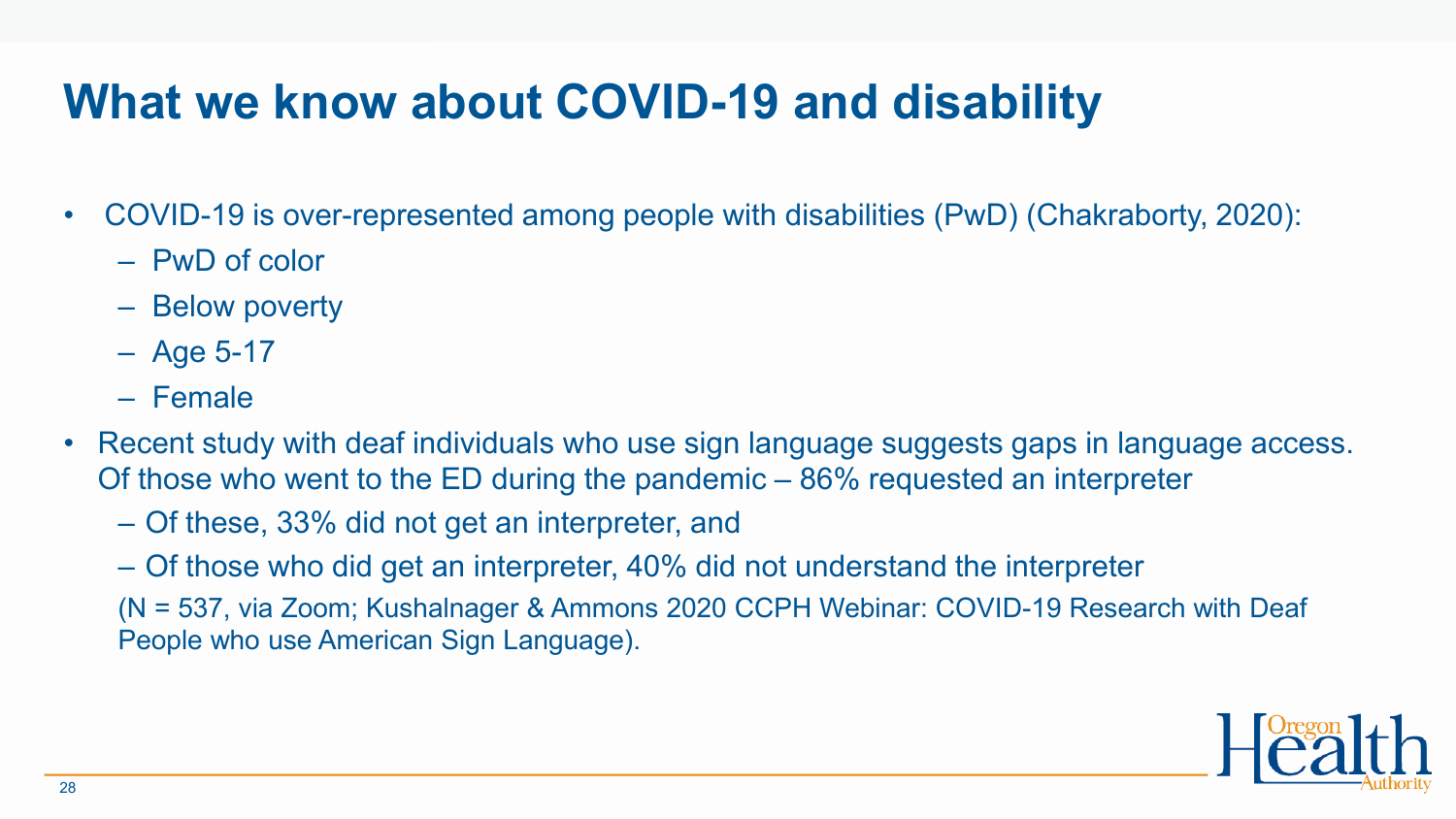## **HB 4212 REALD data collection and reporting for providers**

- House Bill 4212: COVID-19 legislation passed in June 2020
	- Requires OHA to establish rules related to REALD collection and reporting for COVID-19 encounters (OAR 333-018-0011)
- REALD data is required when reporting COVID-19 encounters that are reportable under Oregon Disease Reporting rules.
	- This includes COVID-19 tests (positive and negative), hospitalizations, deaths and MIS-C (Multisystem Inflammatory Syndrome in Children).
- Phase 1: Required starting October 1, 2020 for:
	- Hospitals, except for licensed psychiatric hospitals
	- Providers within a health system
	- Providers working in an FQHC
- Phase 2: Required no later than March 1, 2021 for:
	- Health care facilities
	- Health care providers working in or with individuals in a congregate setting.

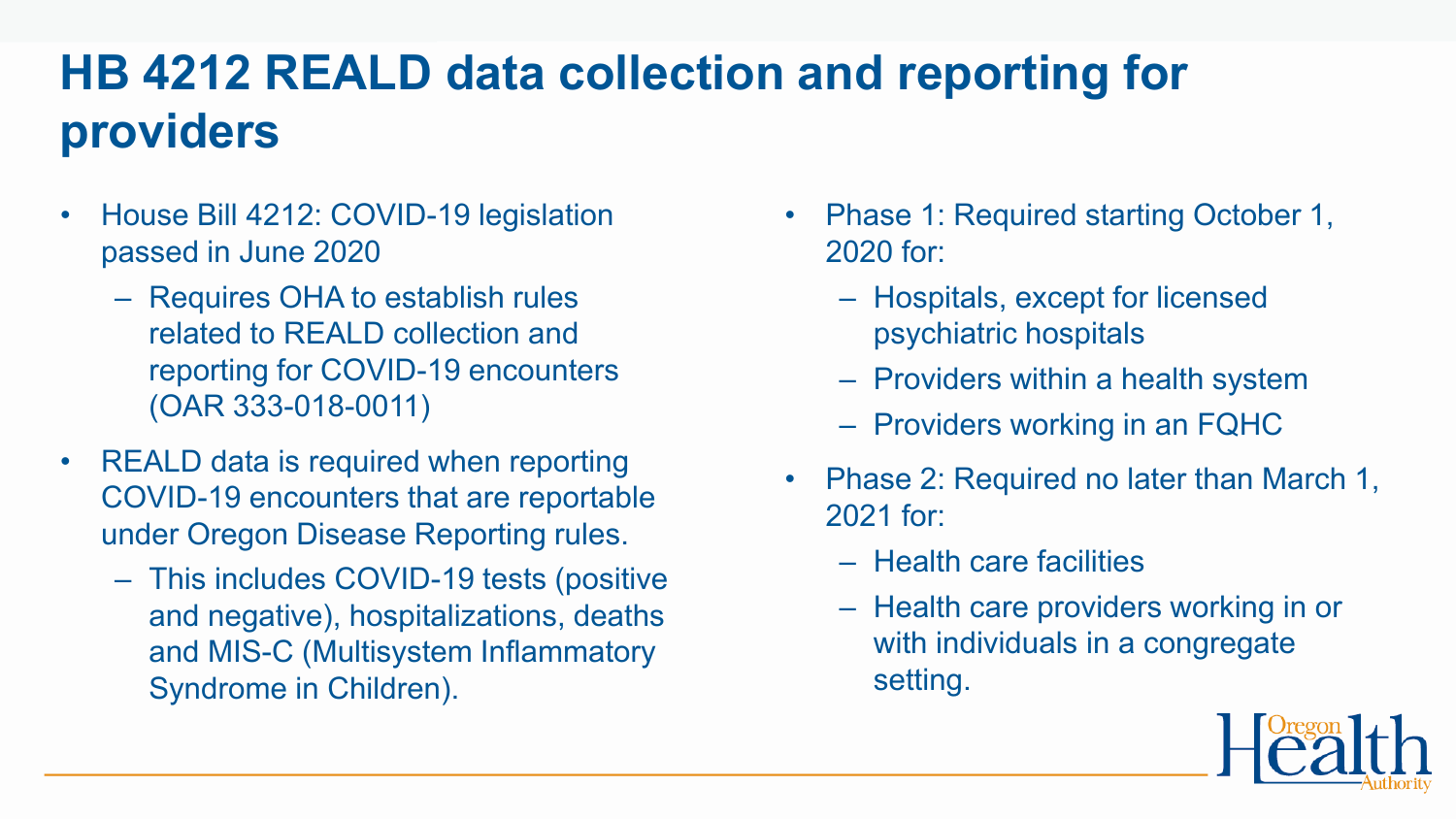## **HB 4212 REALD data collection and reporting for providers (continued)**

- Visit the REALD provider page for HB 4212 implementation resources: <https://www.oregon.gov/OHA/OEI/Pages/REALD-Providers.aspx>
	- [FAQ: https://www.oregon.gov/oha/OEI/REALD%20Documents/REALD-Data-Collection-](https://www.oregon.gov/oha/OEI/REALD%20Documents/REALD-Data-Collection-Reporting-FAQ.pdf)Reporting-FAQ.pdf
	- Implementation guide
	- Webinar series
	- Information related to collection and reporting
	- Extension request information
- For questions:
	- Contact Belle Shepherd at [belle.shepherd@dhsoha.state.or.us](mailto:belle.shepherd@dhsoha.state.or.us)

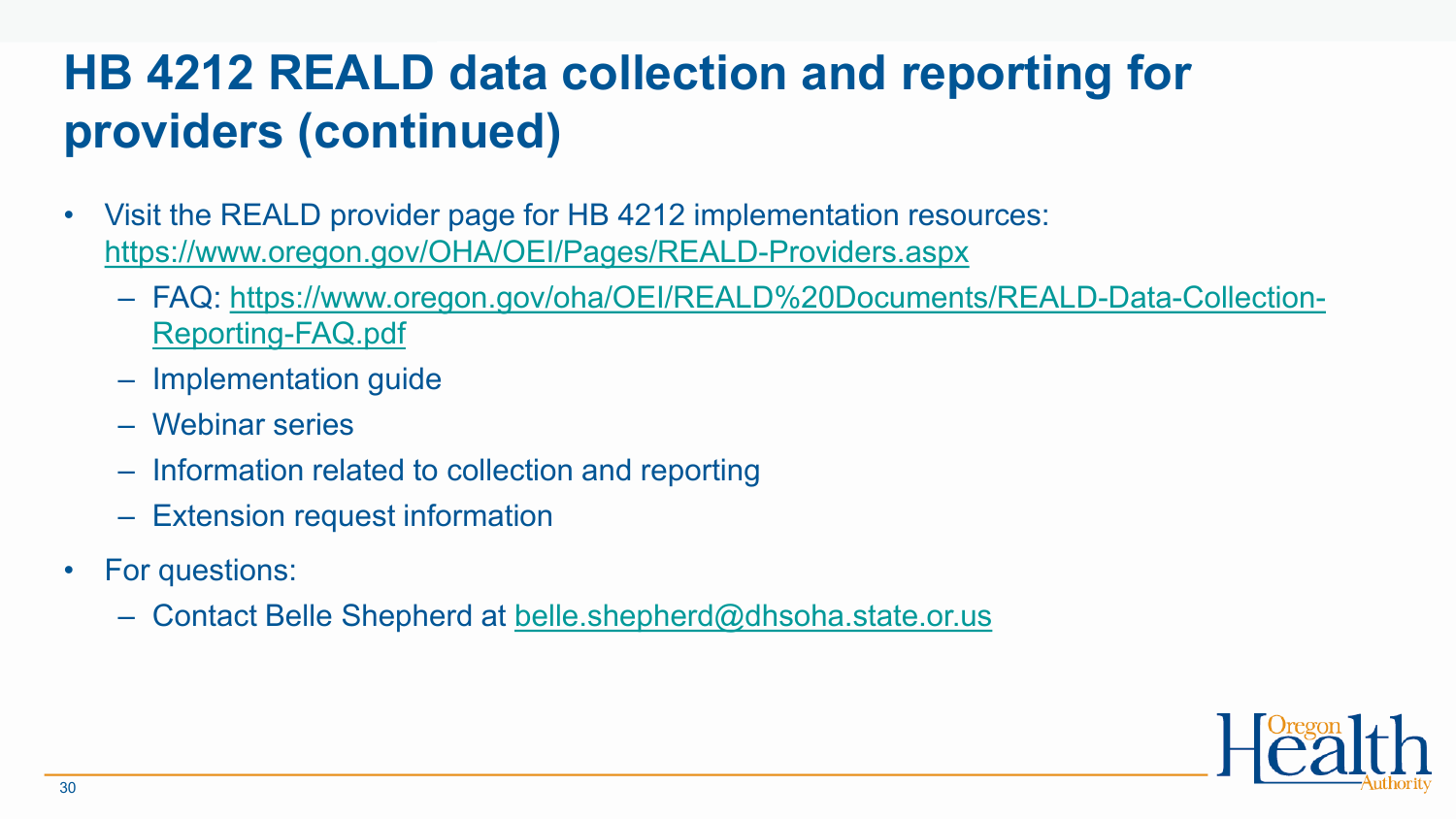## **REALD resources**

### [https://www.oregon.gov/oha/OEI/Pag](https://www.oregon.gov/oha/OEI/Pages/REALD.aspx) es/REALD.aspx

#### What is REALD?

REALD is an effort to increase and standardize Race, Ethnicity, Language, and Disability (REALD) data collection across the Oregon Department of Human Services (ODHS) and the Oregon Health Authority (OHA). REALD (sometimes referred to as REAL+D, as the original effort focused on race, ethnicity and language) was advanced through the passage of House BIII 2134 passed by the Oregon legislature in 2013.

HB 2134 required ODHS and OHA to develop a standard for collection of REALD data In conjunction with community stakeholders. The statuary authority for these rules is codified in the Oregon Revised Statutes (ORS) 413.042 and 413.161. In 2014 the Oregon Administrative Rules (OARs) detailing the data collection standards were completed (OARs 943-070-0000 thru 943-070-0070).

### What's New:

October 1, 2020 Changes for Health Care Providers

Learn about requirements related to REALD data collection and reporting for COVID-19 encounters on the new REALD for Health Care Providers page.

Visit REALD for Providers

#### **Provider Learning Series**

Learn about REALD in OHA's fall learning series:

- . Oof. 9, 2020: Introduction to REALD
- . Oof, 14, 2020; implementing new REALD data collection for Phase 1 providers (providers in hospitals, health systems, FQHCs)
- . Oot. 18, 2020: Strategies for asking REALD questions
- . Nov. 11, 2020: Using REALD data to advance health equity

#### Resources

Checklists, Workflow Templates and Other Tools

Oregon Administrative Rules and Policies

Other Resources

Reports

### **Implementation Guide**

#### & Read the Guide



Health Eawahdoor

### **REALD Templates** (paper forms)

#### **&** View All Templates

Includes general Information and links to all five versions in 20 languages

#### Quick Links

 $\pm$ 

 $^{+}$ 

 $\pm$ 

 $\ddot{}$ 

Service-based settings (such as health care, contact tracing, social services):

- English all ages
- Spanish all ages
- All languages all ages

Non-service-based settings (such as surveys):

- English all ages
- Spanish all ages
- All languages all ages

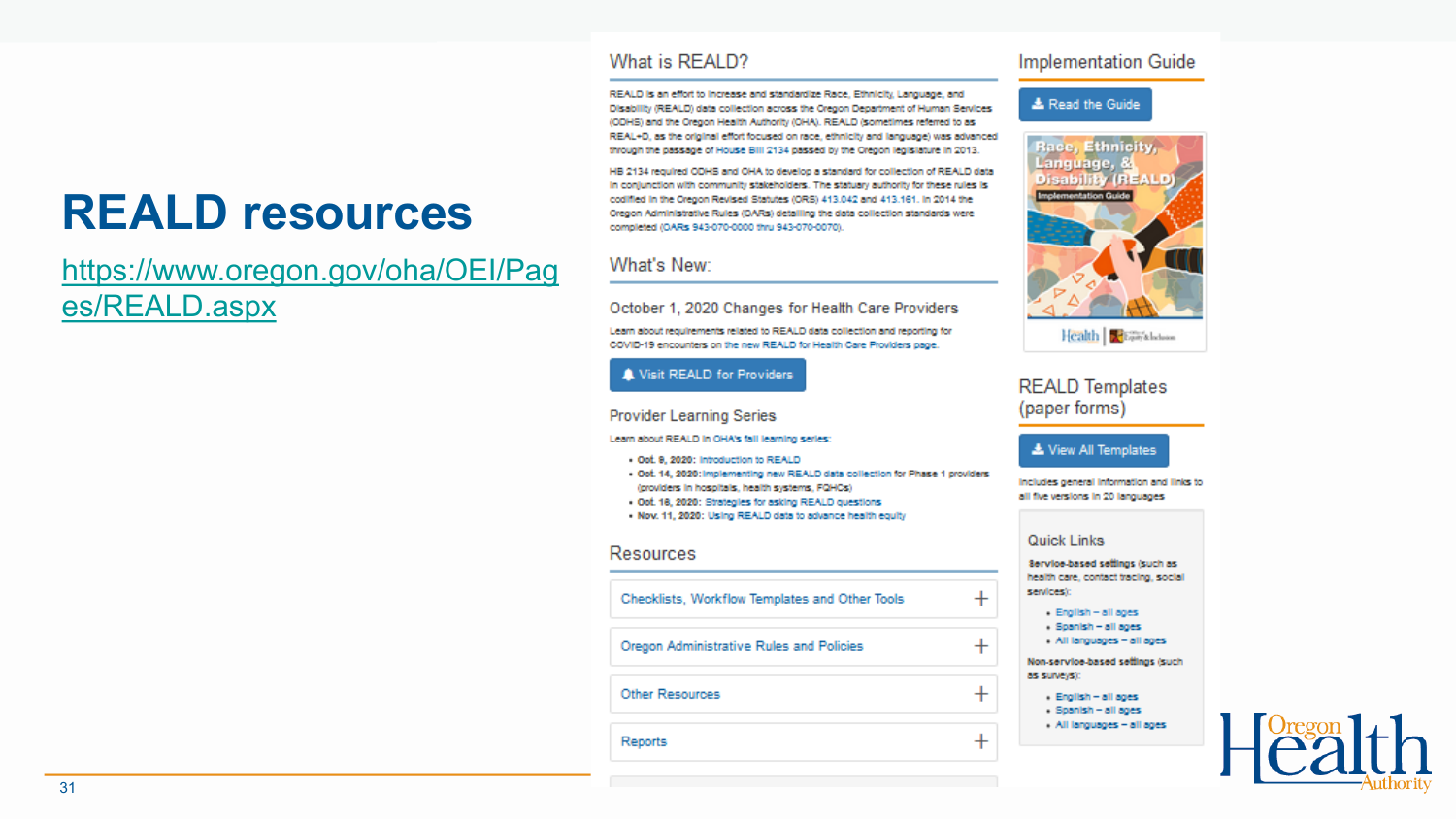## **Future learning sessions**

- **Implementing new REALD data collection for providers.** 10/14, 2-3:30 p.m.
	- Registration link: <https://attendee.gotowebinar.com/register/780285329347906062>
- **Strategies for Asking REALD questions.** 10/16, noon-1 p.m.
	- [Registration: https://www.eventbrite.com/e/strategies-for-asking-reald-questions-tickets-](https://www.eventbrite.com/e/strategies-for-asking-reald-questions-tickets-120069439927)120069439927
- **Using REALD Data to Advance Health Equity.** 11/20, noon-1 p.m.
	- [Registration: https://www.eventbrite.com/e/using-reald-data-to-advance-health-equity](https://www.eventbrite.com/e/using-reald-data-to-advance-health-equity-tickets-120070858169)tickets-120070858169

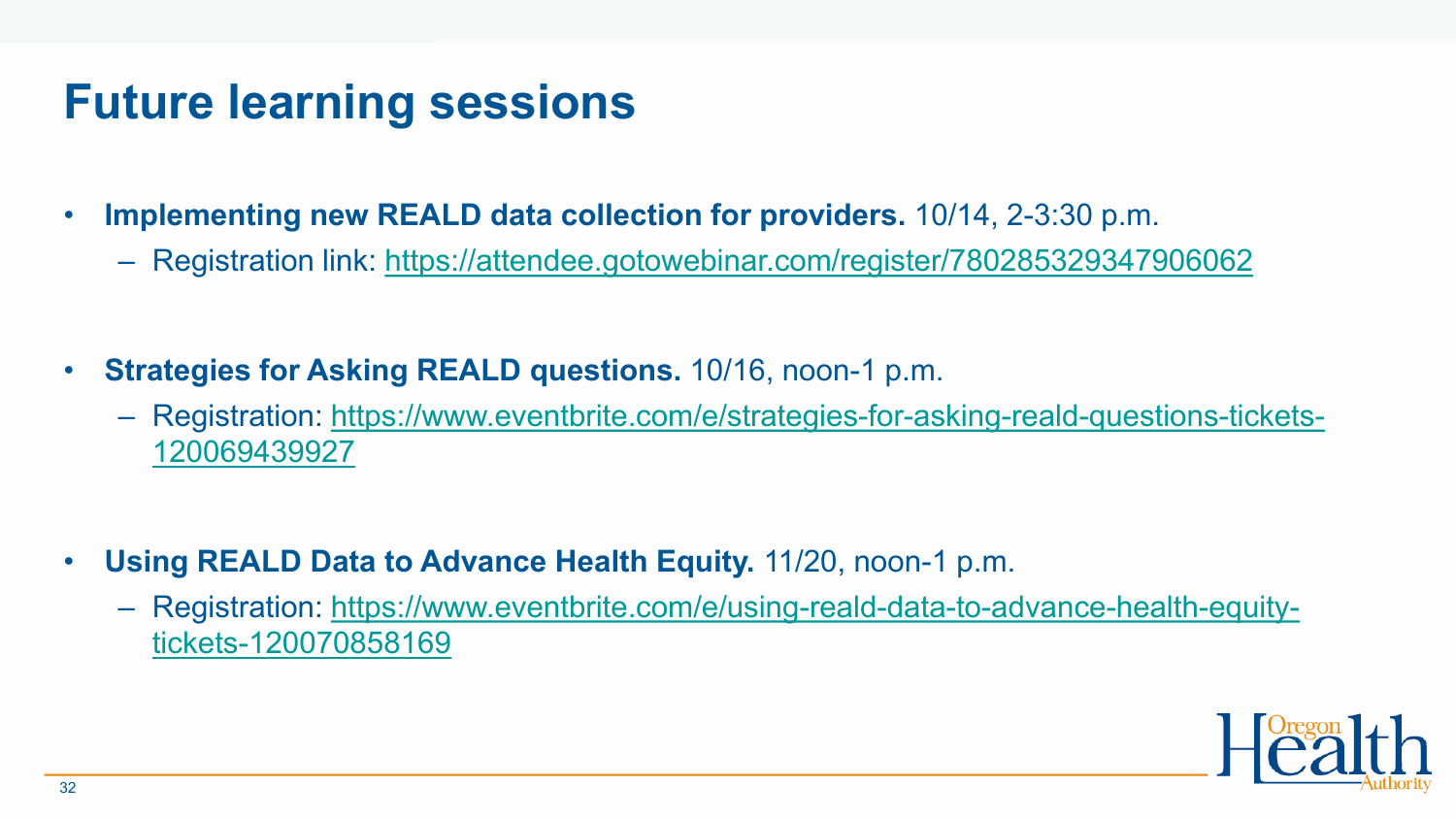### **Whom to contact**

- For questions on implementing REALD, use of REALD tools and data reporting:
	- Contact Marjorie McGee at [marjorie.g.mcgee@dhsoha.state.or.us](mailto:Marjorie.g.mcgee@dhsoha.state.or.us)
- For questions on HB 4212 Collection and Reporting of REALD for COVID-19 encounters: – Contact Belle Shepherd at [belle.shepherd@dhsoha.state.or.us](mailto:belle.shepherd@dhsoha.state.or.us)
- For questions about the electronic data exchange for ELR or eCR for reporting COVID-19:
	- Email to [ELR.project@dhsoha.state.or.us](mailto:ELR.project@dhsoha.state.or.us) mailbox.